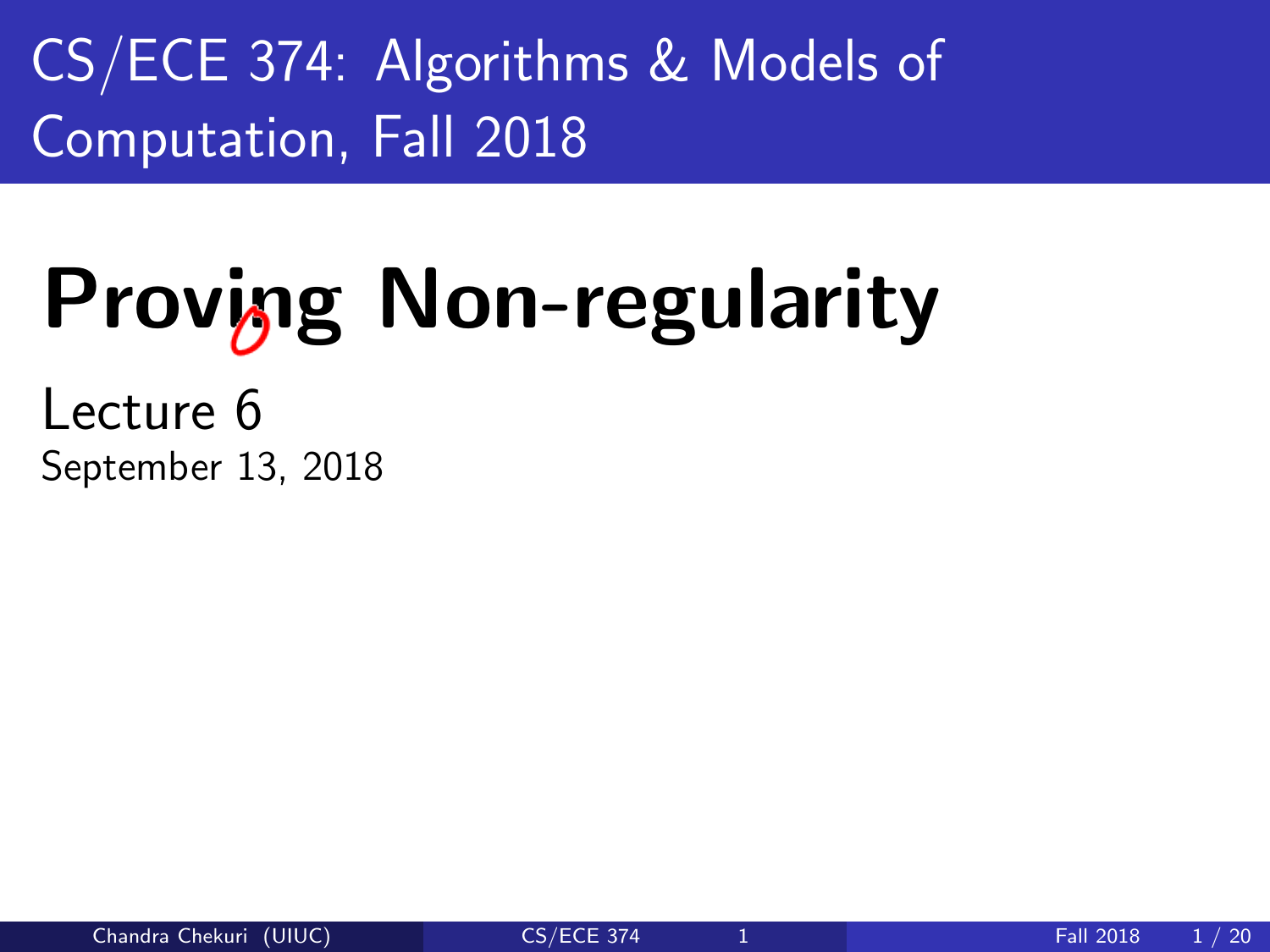#### Theorem

Languages accepted by DFAs, NFAs, and regular expressions are the same.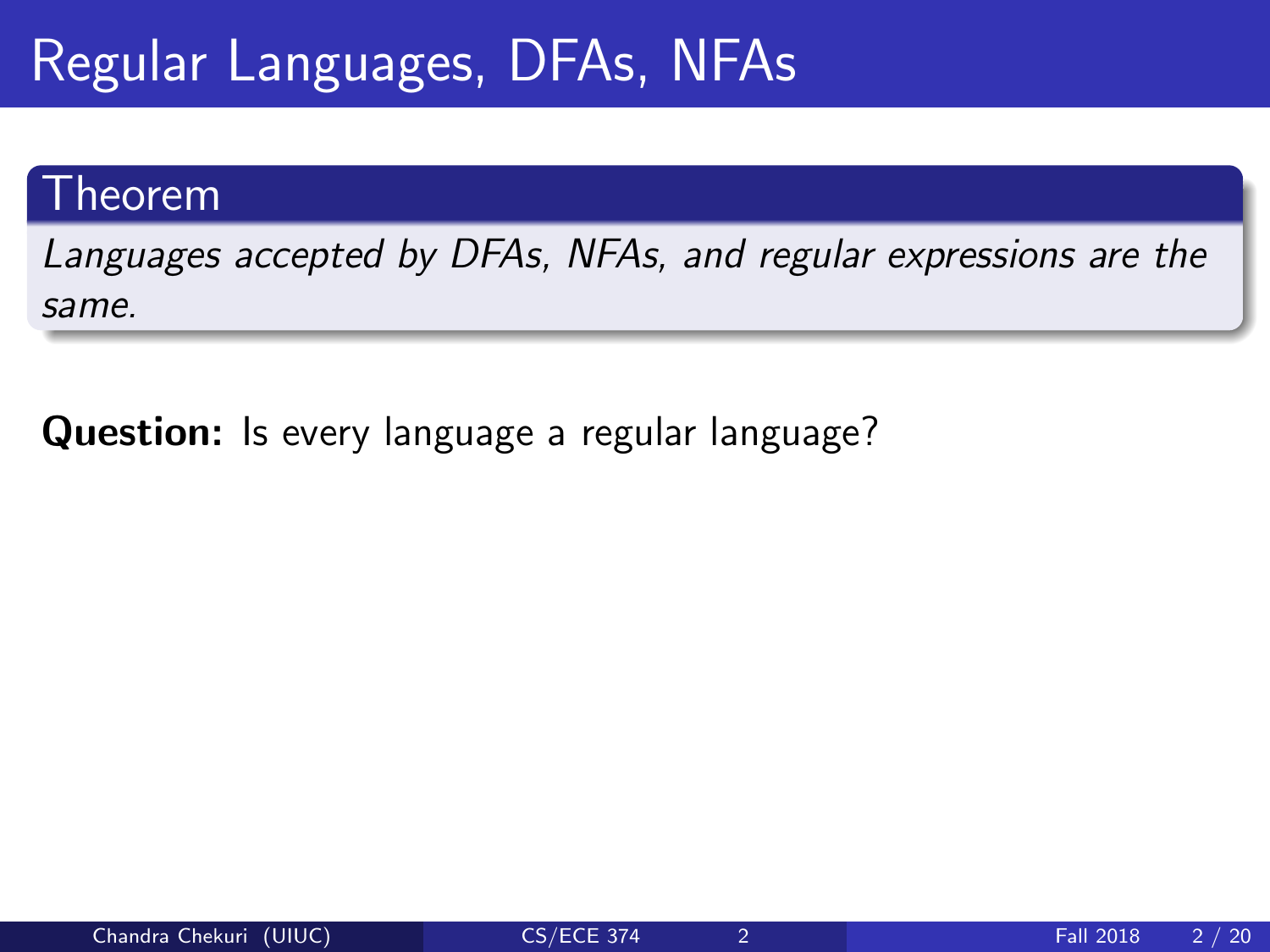#### Theorem

Languages accepted by DFAs, NFAs, and regular expressions are the same.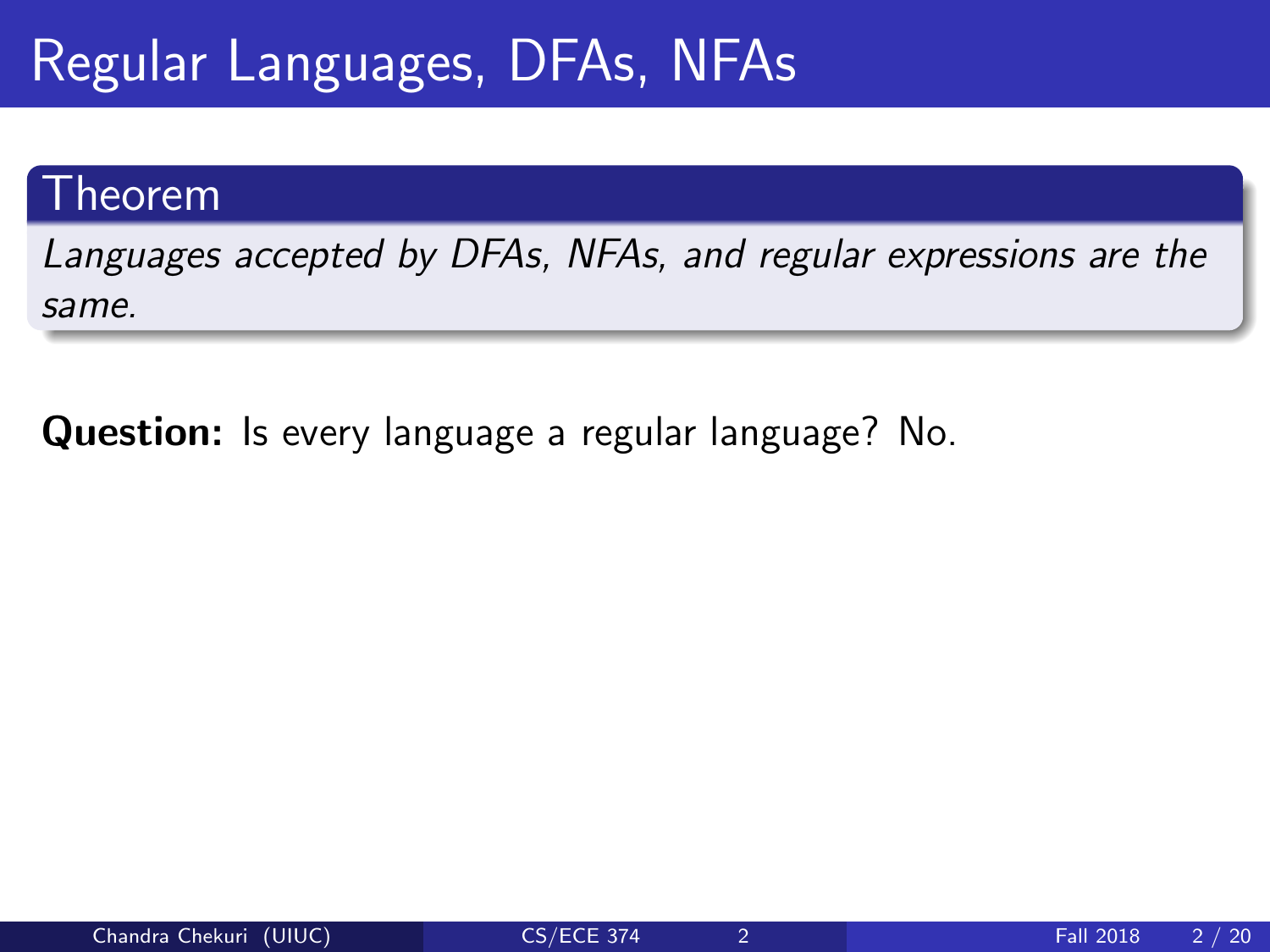#### Theorem

Languages accepted by DFAs, NFAs, and regular expressions are the same.

Question: Is every language a regular language? No.

 $\bullet$  Each DFA M can be represented as a string over a finite alphabet  $\Sigma$  by appropriate encoding. Or think of regular expressions which are easy to view as strings.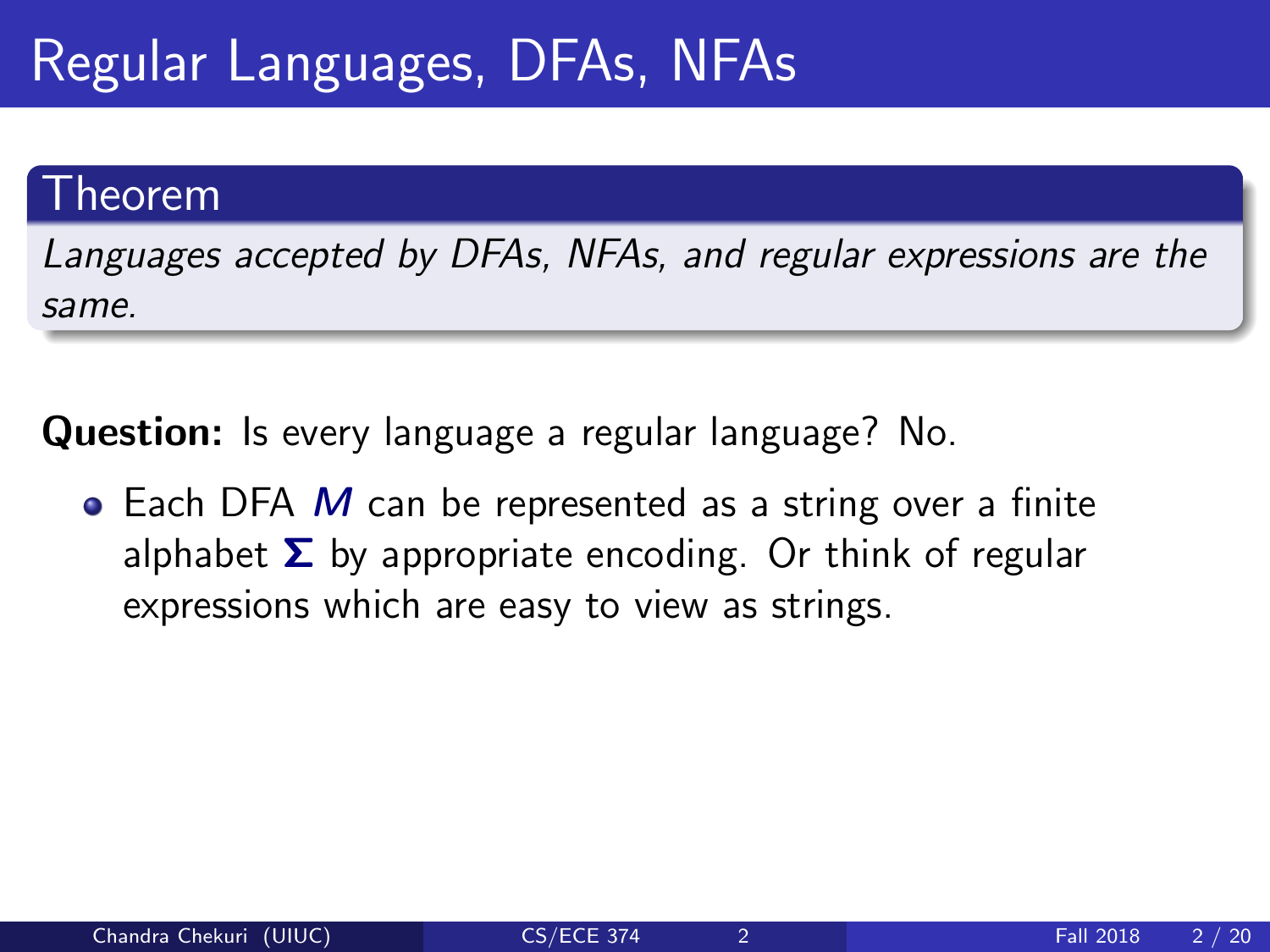#### Theorem

Languages accepted by DFAs, NFAs, and regular expressions are the same.

- $\bullet$  Each DFA M can be represented as a string over a finite alphabet  $\Sigma$  by appropriate encoding. Or think of regular expressions which are easy to view as strings.
- Hence number of regular languages is countably infinite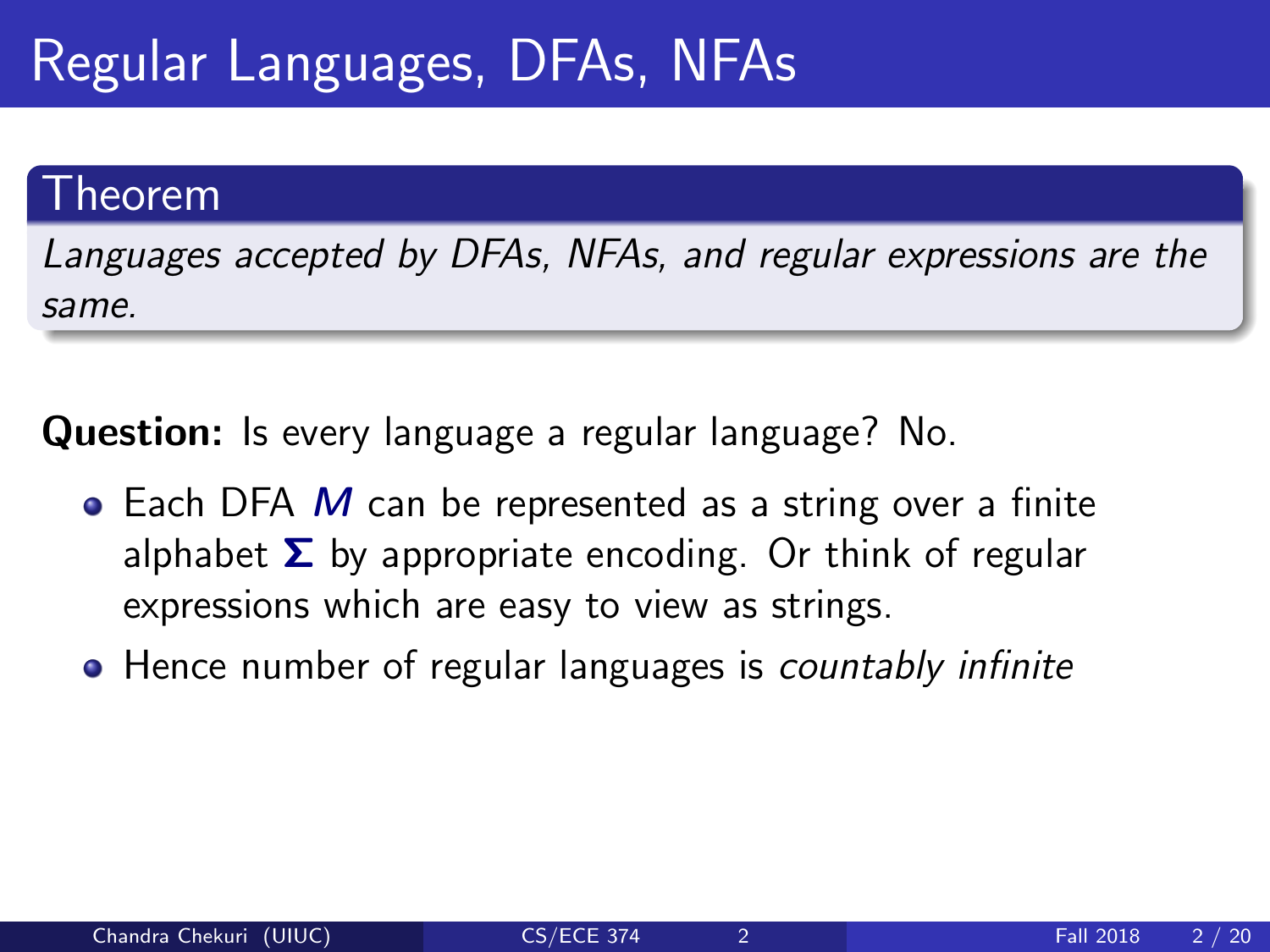#### Theorem

Languages accepted by DFAs, NFAs, and regular expressions are the same.

- $\bullet$  Each DFA M can be represented as a string over a finite alphabet  $\Sigma$  by appropriate encoding. Or think of regular expressions which are easy to view as strings.
- Hence number of regular languages is countably infinite
- Number of languages is uncountably infinite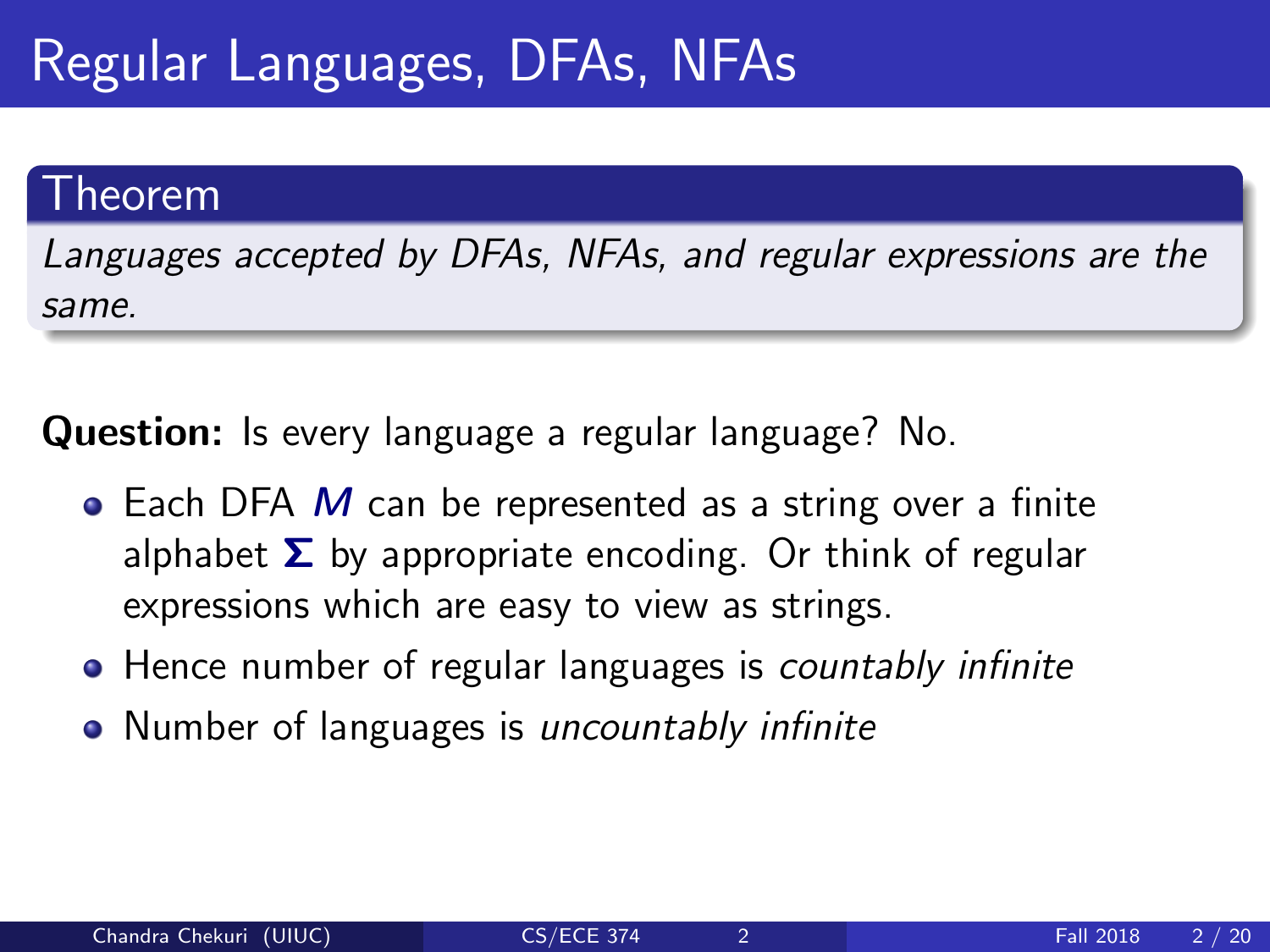#### .<br>heorem

Languages accepted by DFAs, NFAs, and regular expressions are the same.

- $\bullet$  Each DFA M can be represented as a string over a finite alphabet  $\Sigma$  by appropriate encoding. Or think of regular expressions which are easy to view as strings.
- Hence number of regular languages is countably infinite
- Number of languages is *uncountably infinite*
- Hence there must be a non-regular language!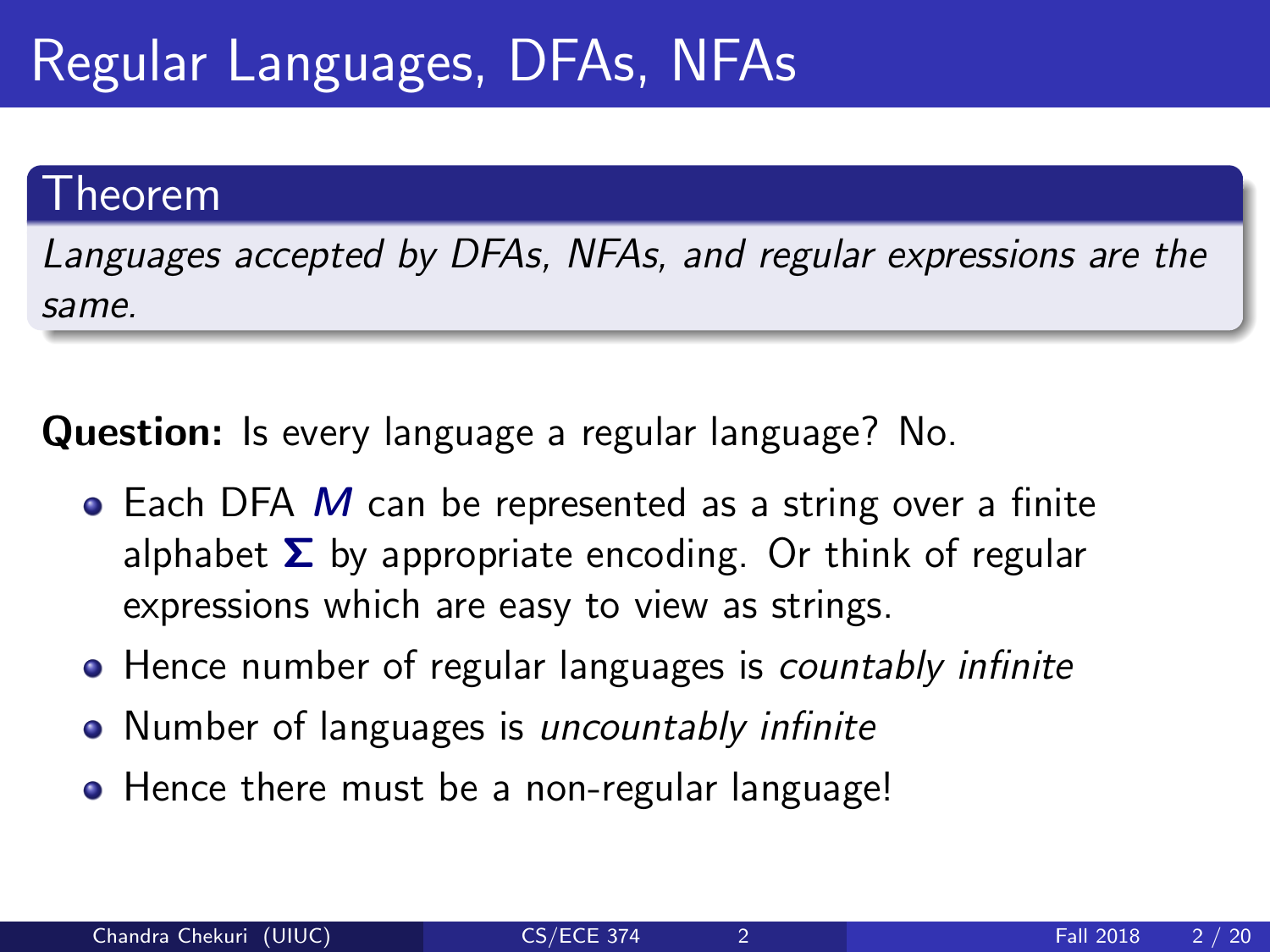# $L = \{0^k1^k \mid k \geq 0\} = \{\epsilon, 01, 0011, 000111, \cdots, \}$  $\pm 0^{x}$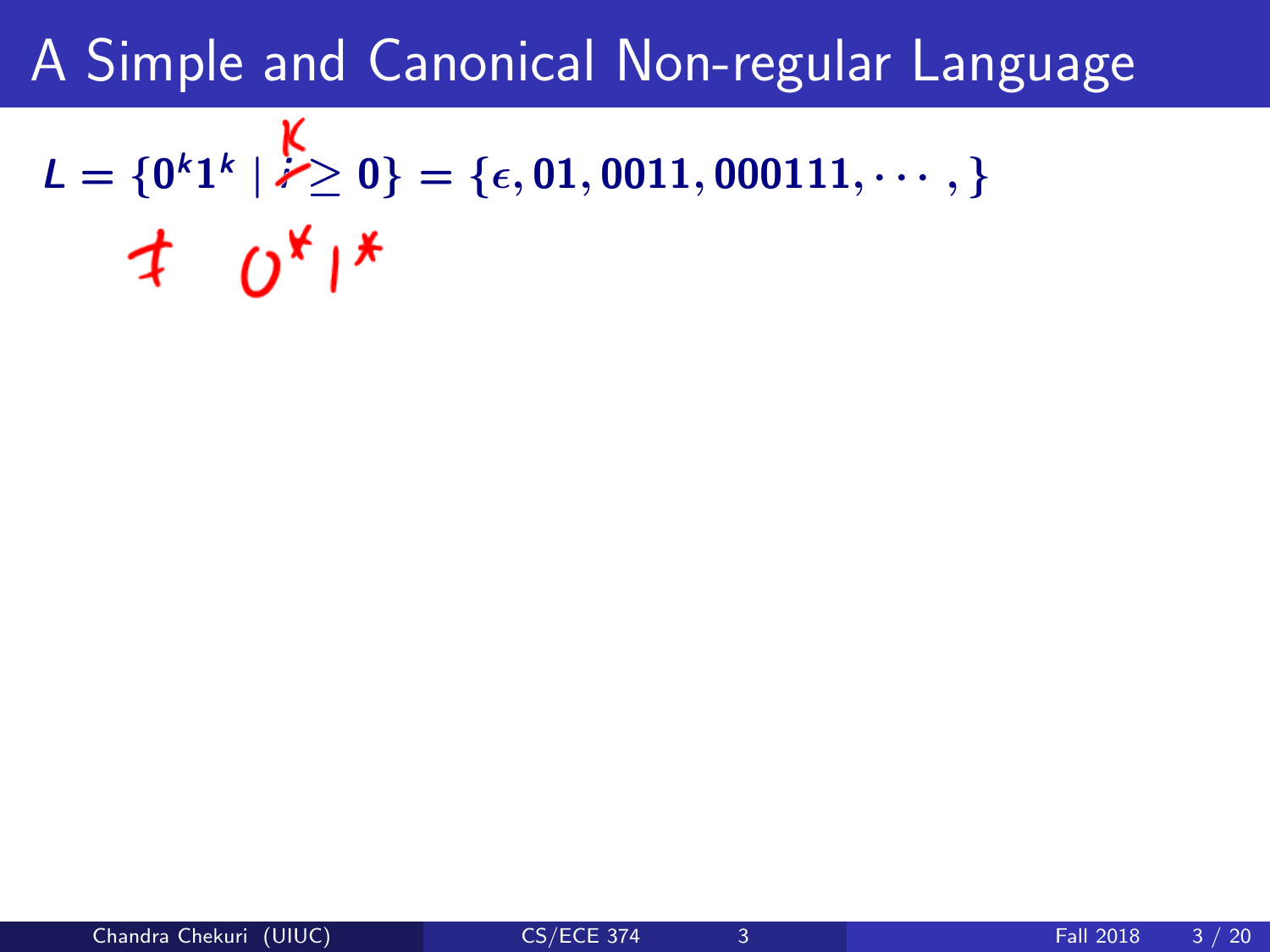### $L = \{0^k1^k \mid i \geq 0\} = \{\epsilon, 01, 0011, 000111, \cdots, \}$

#### Theorem

L is not regular.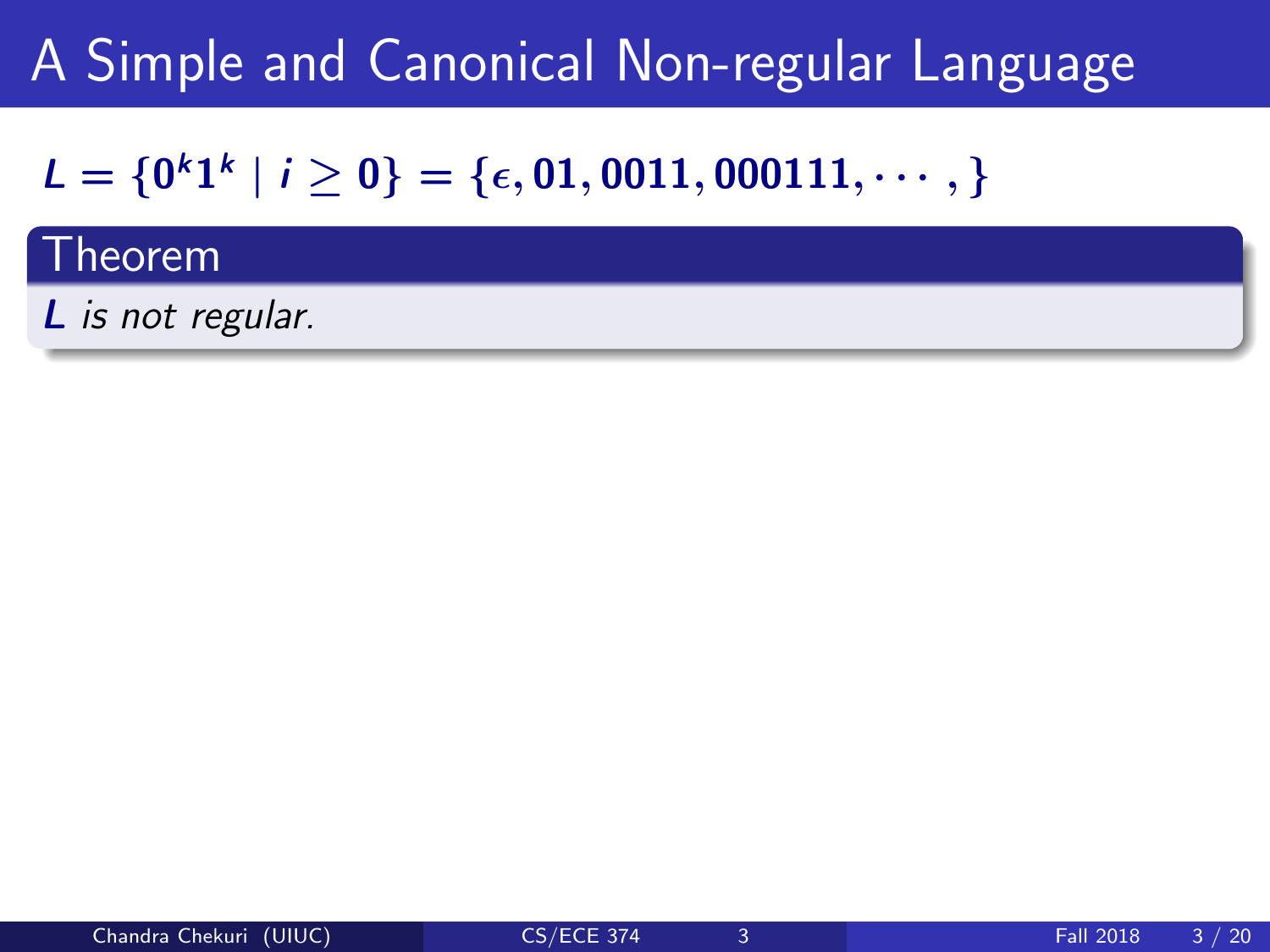### $L = \{0^k1^k \mid i \geq 0\} = \{\epsilon, 01, 0011, 000111, \cdots, \}$

#### Theorem

L is not regular.

Question: Proof?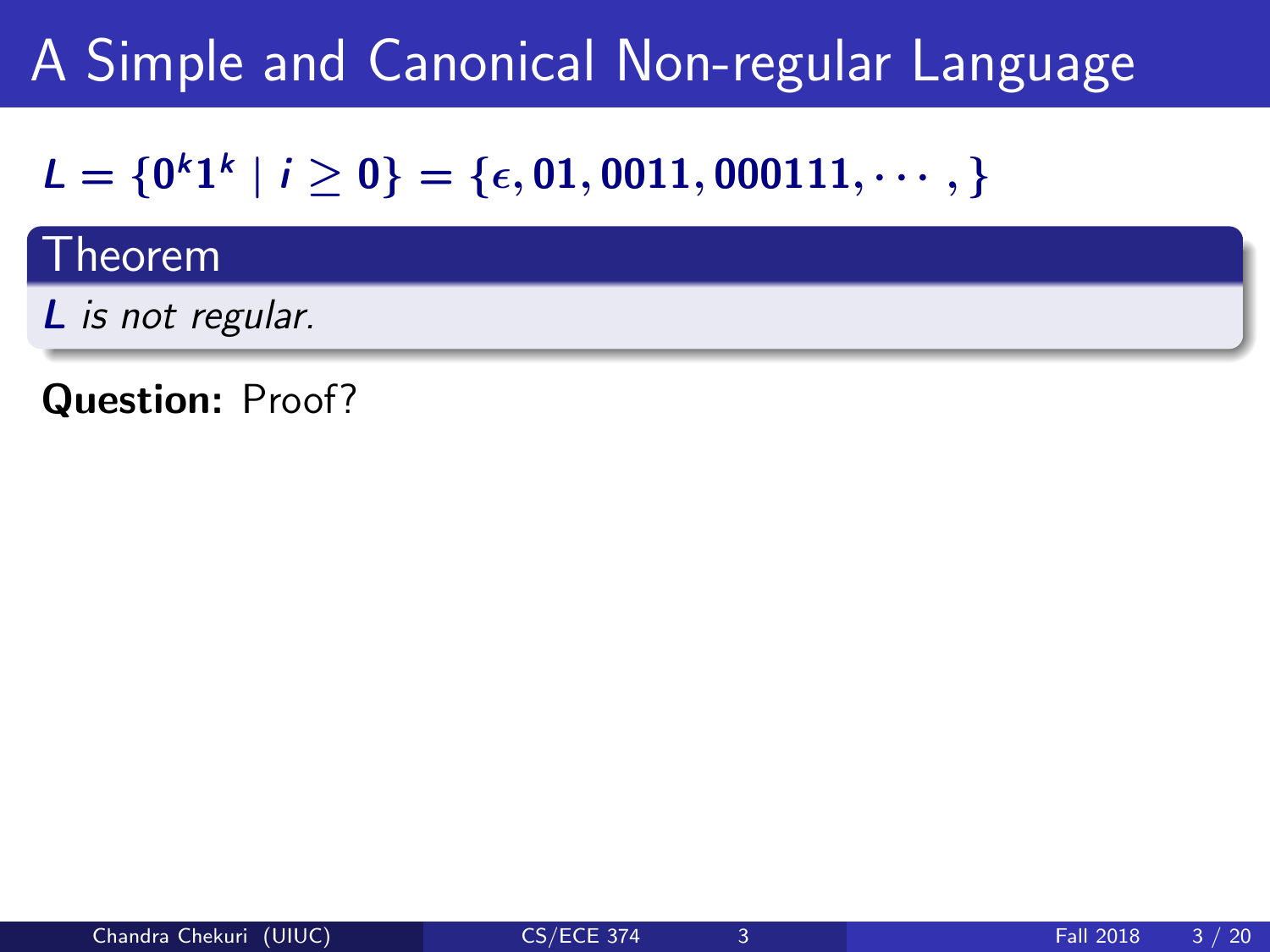### $L = \{0^k1^k \mid i \geq 0\} = \{\epsilon, 01, 0011, 000111, \cdots, \}$

#### Theorem

L is not regular.

Question: Proof?

**Intution:** Any program to recognize  *seems to require counting* number of zeros in input which cannot be done with fixed memory.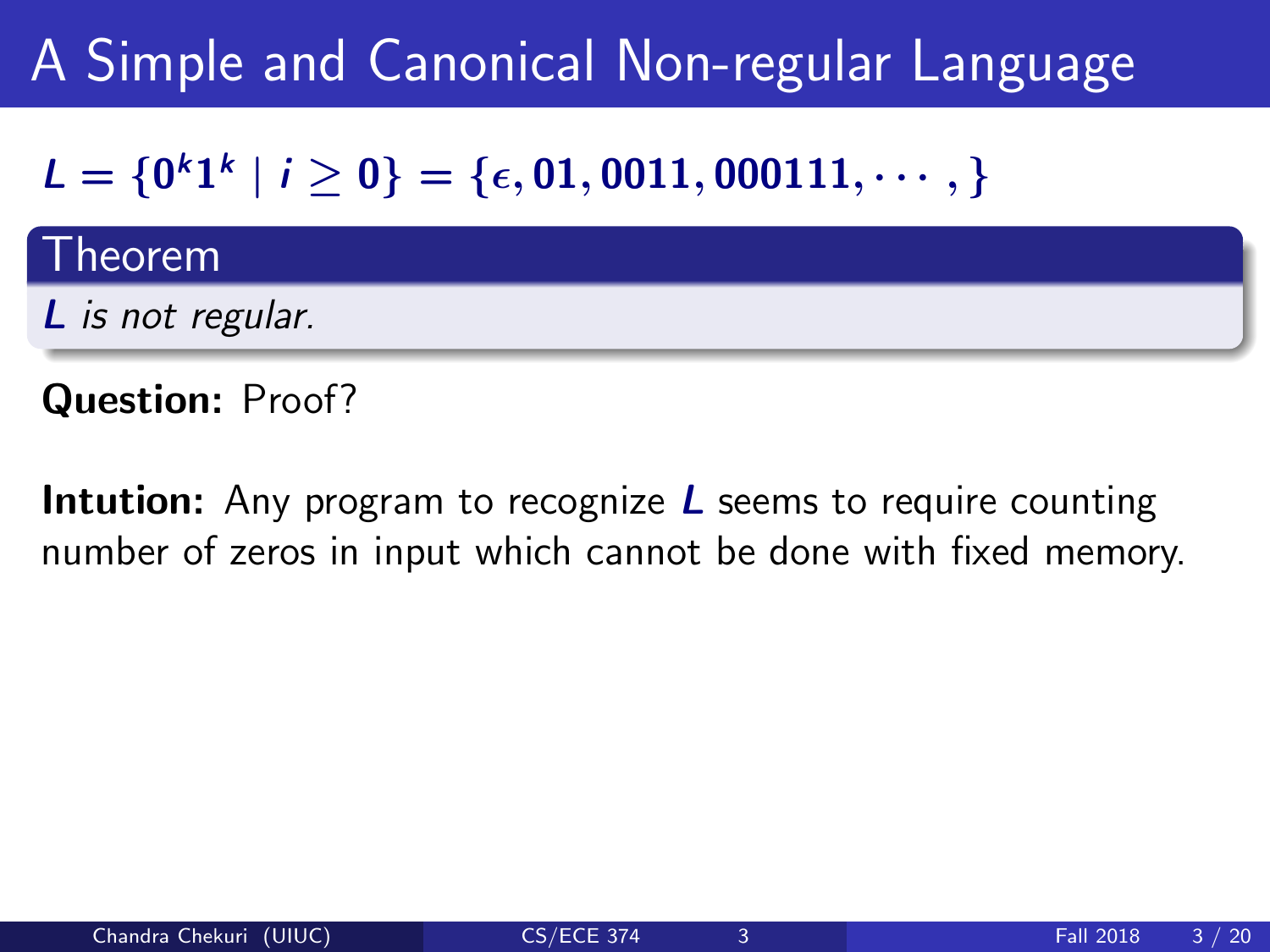### $L = \{0^k1^k \mid i \geq 0\} = \{\epsilon, 01, 0011, 000111, \cdots, \}$

#### **Theorem**

L is not regular.

Question: Proof?

**Intution:** Any program to recognize  $L$  seems to require counting number of zeros in input which cannot be done with fixed memory.

How do we formalize intuition and come up with a formal proof?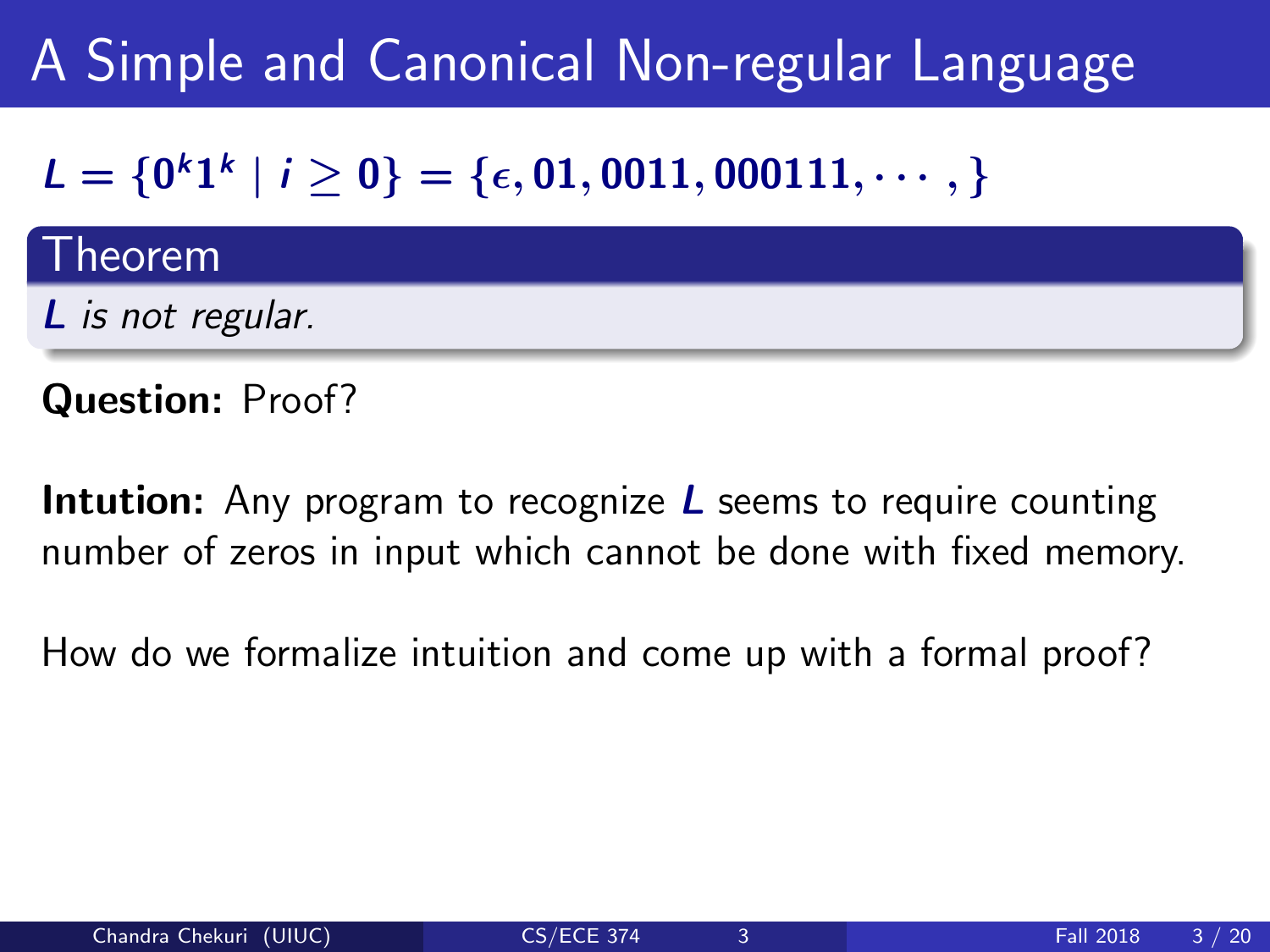- Suppose  $L$  is regular. Then there is a DFA  $M$  such that  $L(M) = L$ .
- Let  $M = (Q, \{0, 1\}, \delta, s, A)$  where  $|Q| = n$ .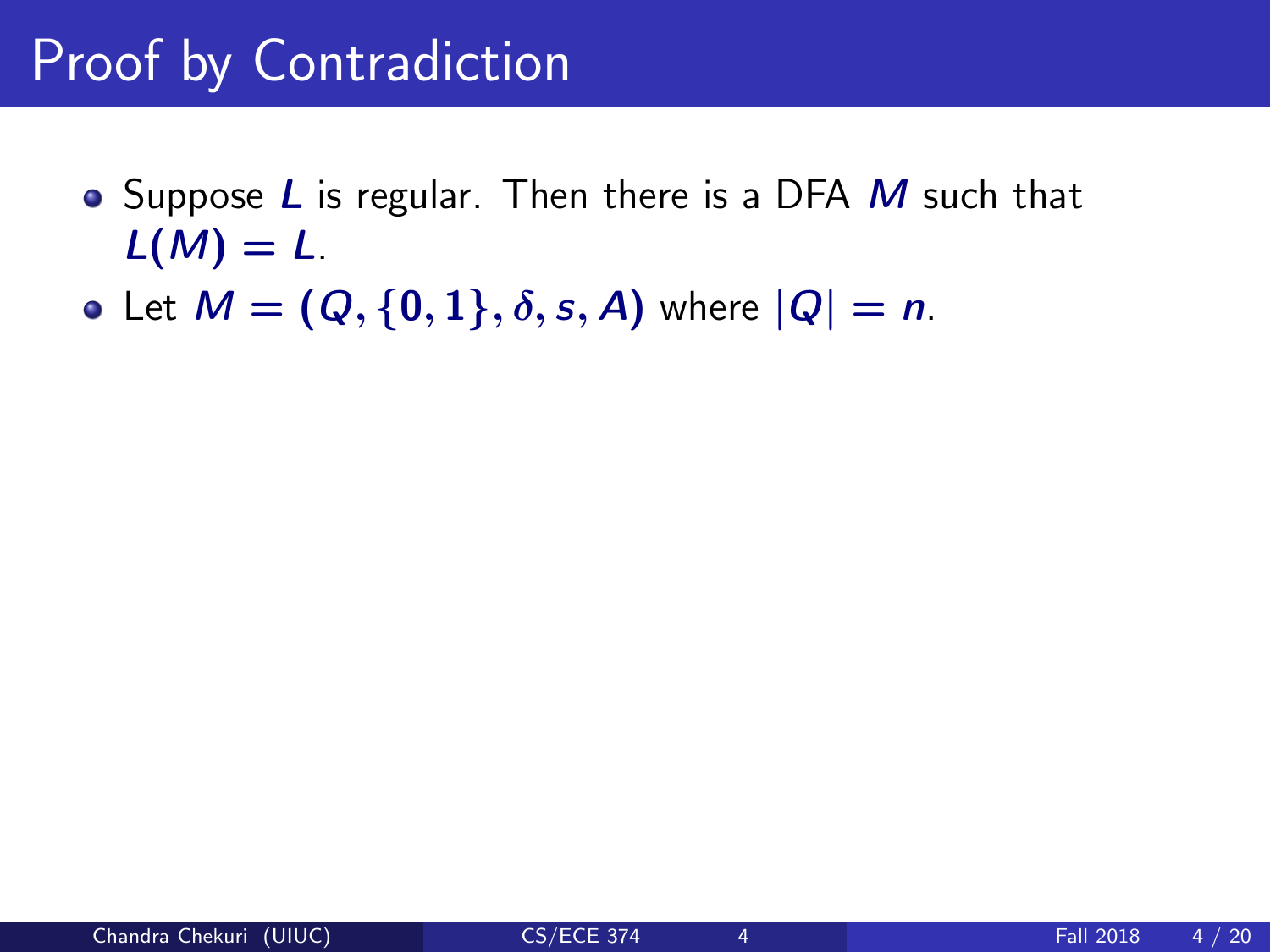- Suppose  $L$  is regular. Then there is a DFA  $M$  such that  $L(M) = L$ .
- Let  $M = (Q, \{0, 1\}, \delta, s, A)$  where  $|Q| = n$ .

Consider strings  $\epsilon$ , 0, 00, 000,  $\cdots$ , 0<sup>n</sup> total of  $n+1$  strings.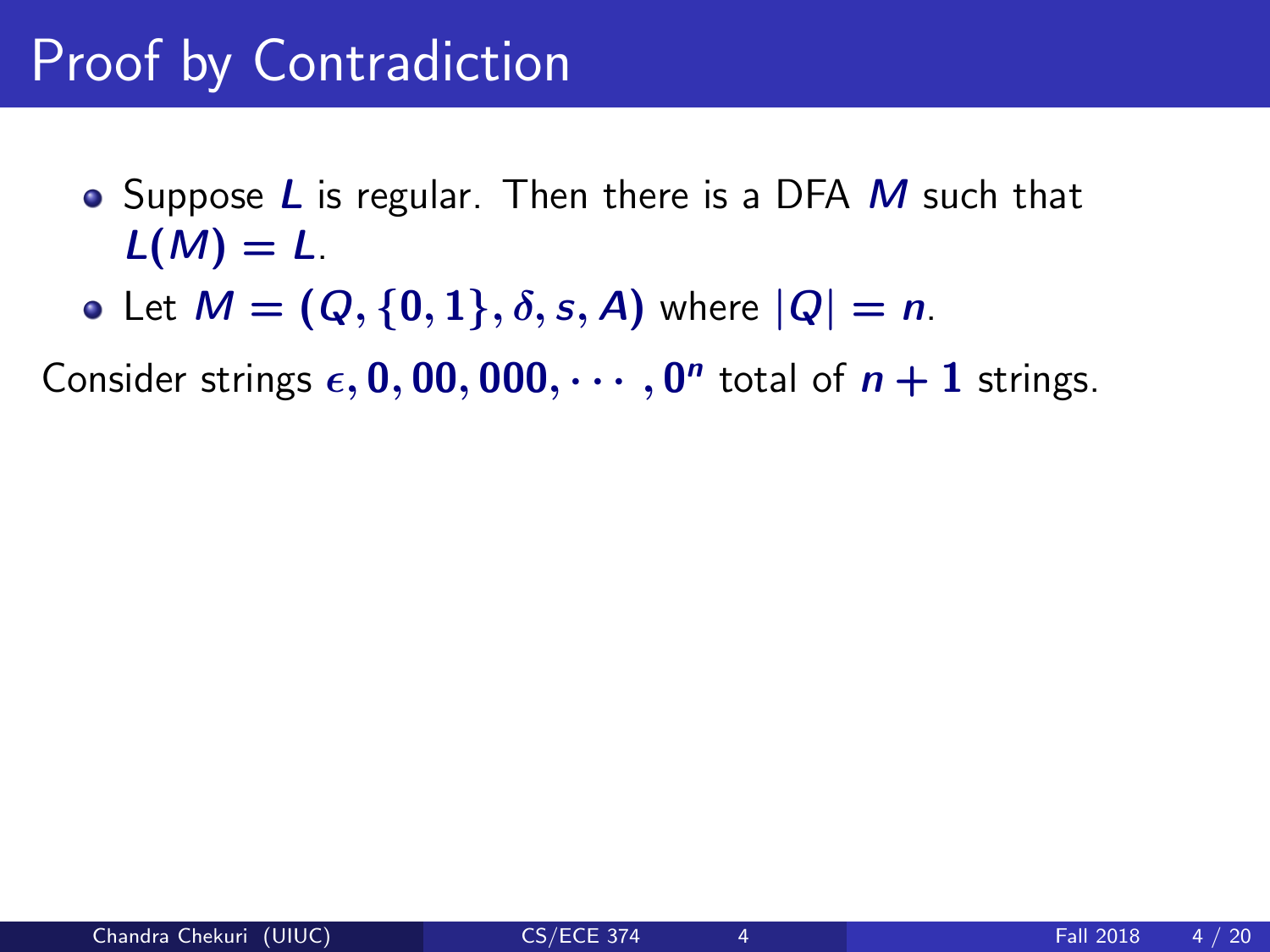- Suppose  $L$  is regular. Then there is a DFA  $M$  such that  $L(M) = L$ .
- Let  $M = (Q, \{0, 1\}, \delta, s, A)$  where  $|Q| = n$ .

Consider strings  $\epsilon$ , 0, 00, 000,  $\cdots$ , 0<sup>n</sup> total of  $n+1$  strings.

What is the behavior of  $M$  on these strings? Let  $q_i = \delta^*(s, \mathbf{0}^i)$ .

By pigeon hole principle  $q_i=q_j$  for some  $0\leq i< j\leq n.$ That is,  $M$  is in the same state after reading  $\boldsymbol{0}^i$  and  $\boldsymbol{0}^j$  where  $i \neq i$ .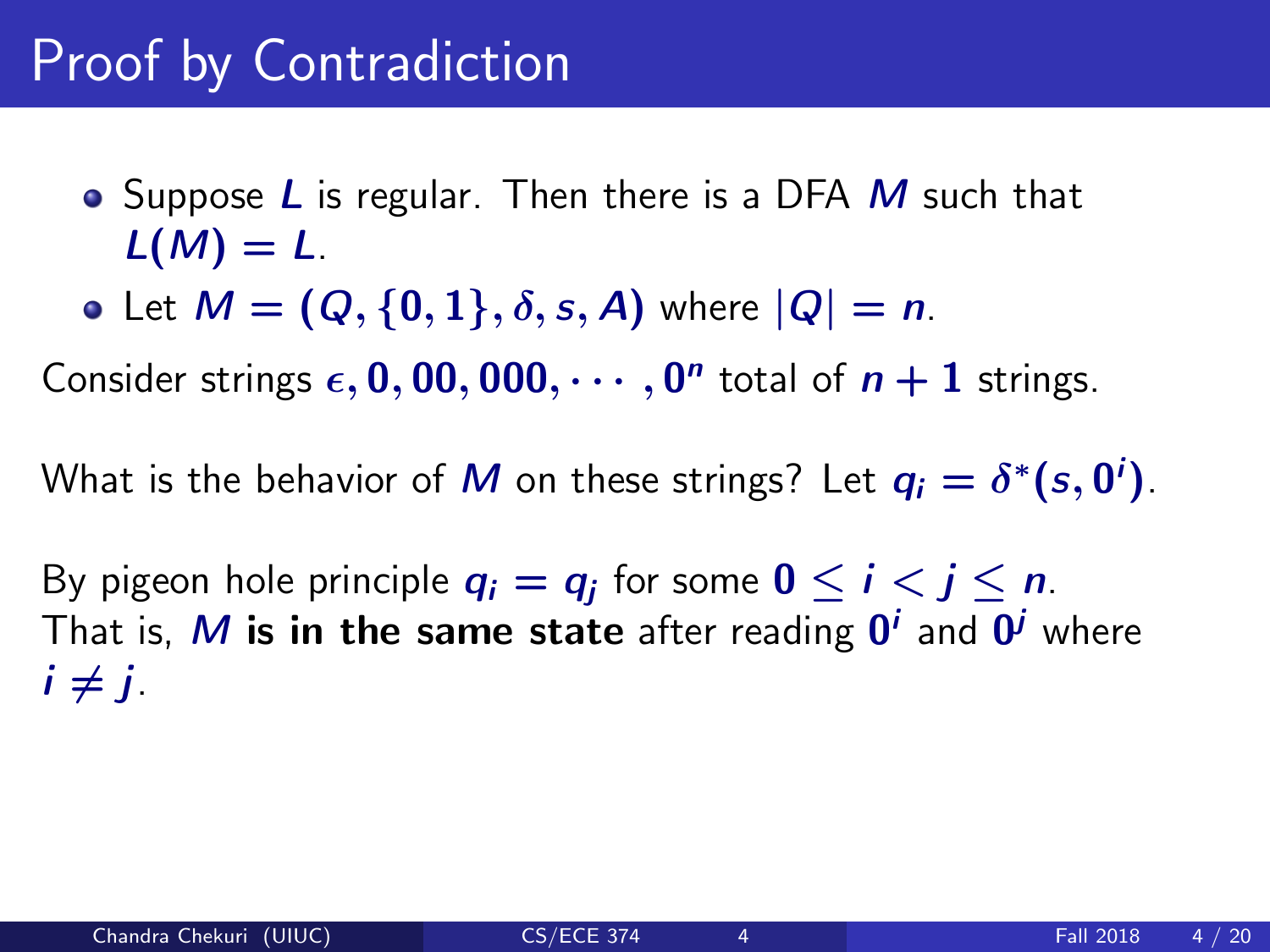- Suppose  $L$  is regular. Then there is a DFA  $M$  such that  $L(M) = L$ .
- Let  $M = (Q, \{0, 1\}, \delta, s, A)$  where  $|Q| = n$ .

Consider strings  $\epsilon$ , 0, 00, 000,  $\cdots$ , 0<sup>n</sup> total of  $n+1$  strings.

What is the behavior of  $M$  on these strings? Let  $q_i = \delta^*(s, \mathbf{0}^i)$ .

By pigeon hole principle  $q_i=q_j$  for some  $0\leq i< j\leq n.$ That is,  $M$  is in the same state after reading  $\boldsymbol{0}^i$  and  $\boldsymbol{0}^j$  where  $i \neq i$ .

M should accept  $0^i1^i$  but then it will also accept  $0^i1^i$  where  $i \neq j$ .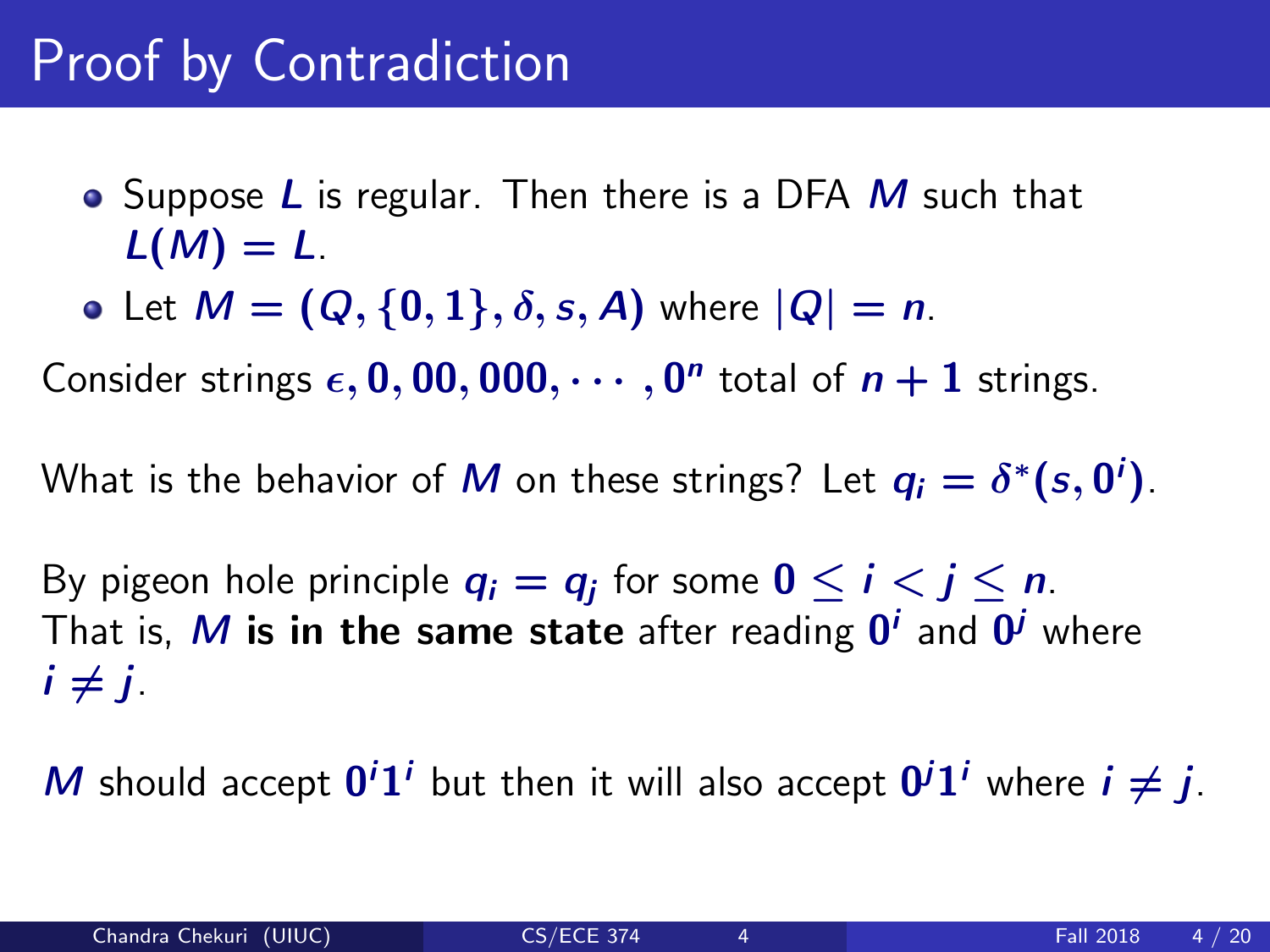- Suppose  $L$  is regular. Then there is a DFA  $M$  such that  $L(M) = L$ .
- Let  $M = (Q, \{0, 1\}, \delta, s, A)$  where  $|Q| = n$ .

Consider strings  $\epsilon$ , 0, 00, 000,  $\cdots$ , 0<sup>n</sup> total of  $n+1$  strings.

What is the behavior of  $M$  on these strings? Let  $q_i = \delta^*(s, \mathbf{0}^i)$ .

By pigeon hole principle  $q_i=q_j$  for some  $0\leq i< j\leq n.$ That is,  $M$  is in the same state after reading  $\boldsymbol{0}^i$  and  $\boldsymbol{0}^j$  where  $i \neq i$ .

M should accept  $0^i1^i$  but then it will also accept  $0^i1^i$  where  $i \neq j$ . This contradicts the fact that  $M$  accepts  $L$ . Thus, there is no DFA for L.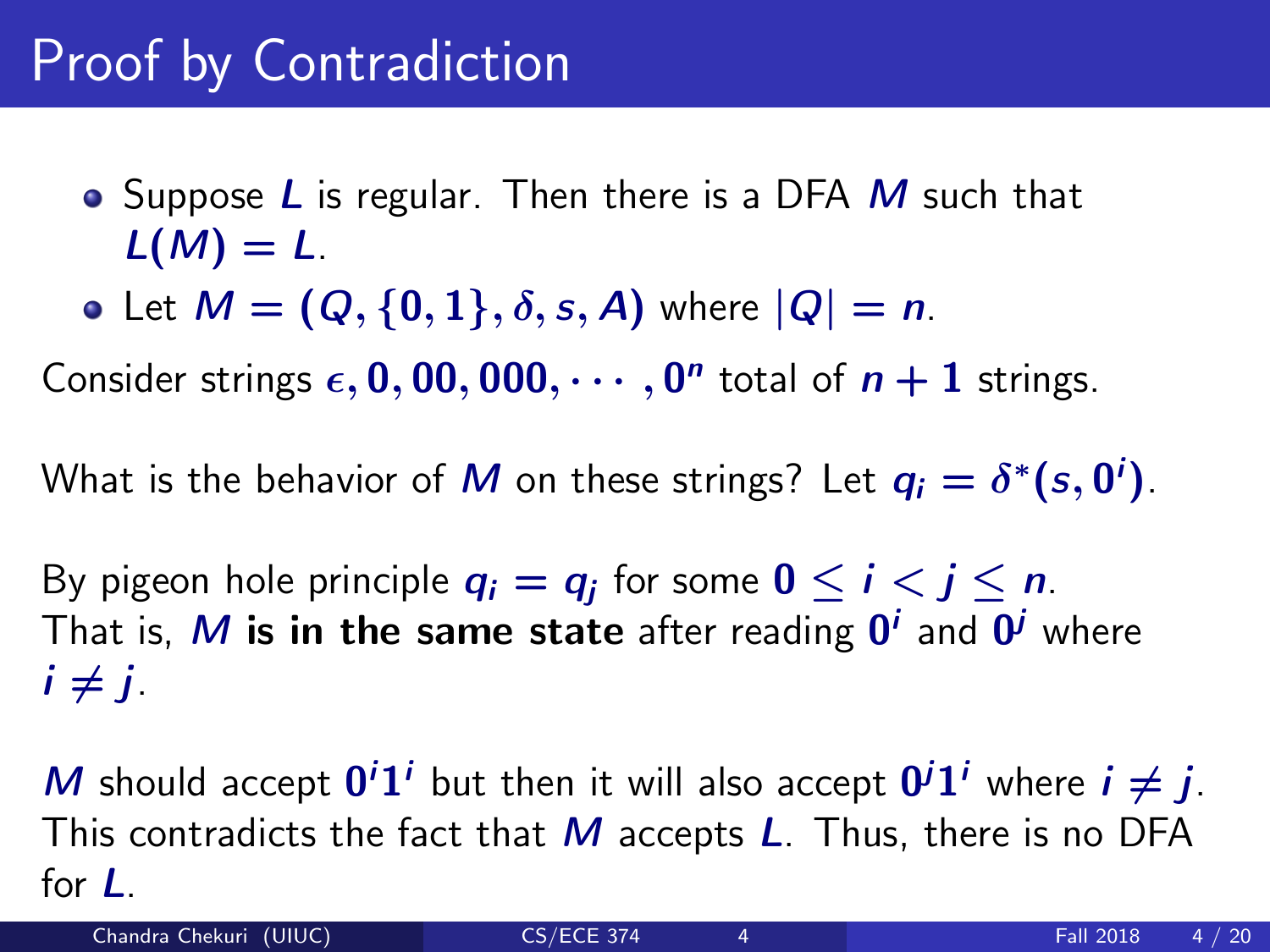For a language L over  $\Sigma$  and two strings  $x, y \in \Sigma^*$  we say that x and  $\bf{v}$  are distinguishable with respect to  $\bf{L}$  if there is a string  $w \in \Sigma^*$  such that exactly one of xw, yw is in L. In other words either  $x_k \in L$ ,  $y_k \notin L$  or  $x_k \notin L$ ,  $y_k \in L$ .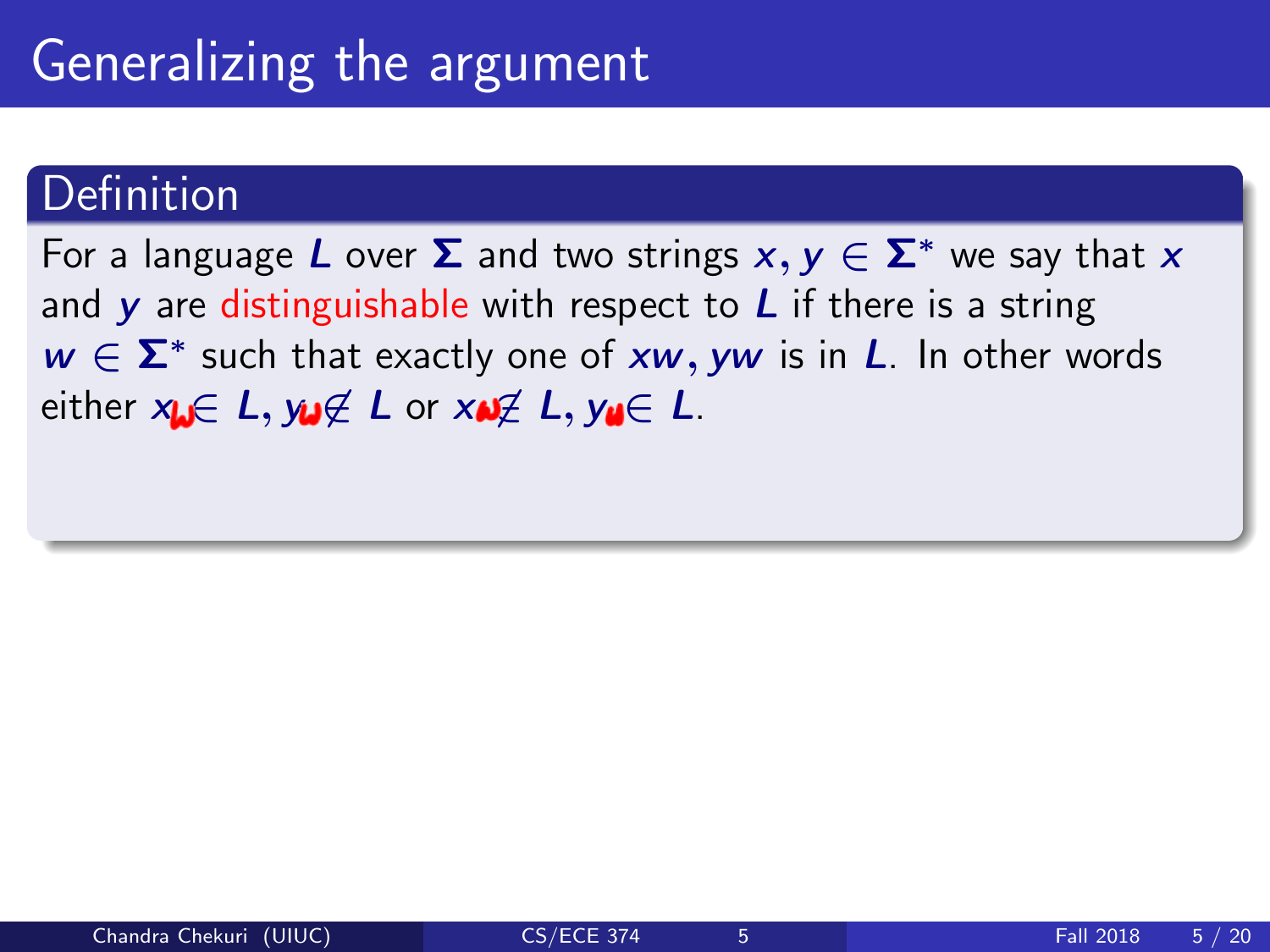For a language L over  $\Sigma$  and two strings  $x, y \in \Sigma^*$  we say that x and  $\bf{v}$  are distinguishable with respect to  $\bf{L}$  if there is a string  $w \in \Sigma^*$  such that exactly one of xw, yw is in L. In other words either  $x_{\omega} \in L$ ,  $y_{\omega} \notin L$  or  $x_{\omega} \notin L$ ,  $y_{\omega} \in L$ .

 $x, y$  are indistinguishable with respect to L if there is no such  $w$ .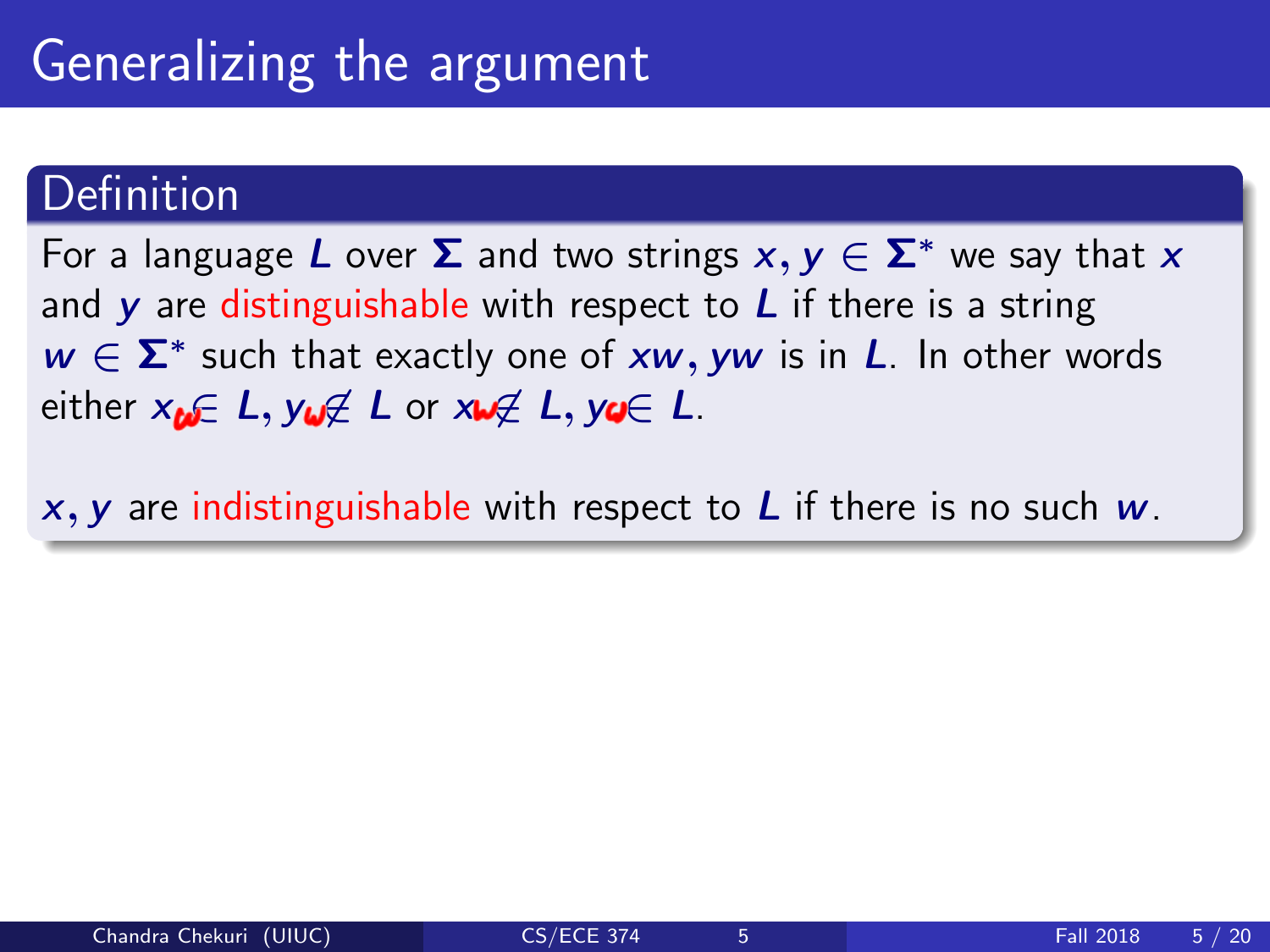For a language L over  $\Sigma$  and two strings  $x, y \in \Sigma^*$  we say that x and  $\bf{v}$  are distinguishable with respect to  $\bf{L}$  if there is a string  $w \in \Sigma^*$  such that exactly one of xw, yw is in L. In other words either  $x \in L$ ,  $y \notin L$  or  $x \notin L$ ,  $y \in L$ .

 $x, y$  are indistinguishable with respect to L if there is no such  $w$ .

**Example:** If  $i \neq j$ ,  $0^i$  and  $0^j$  are distinguishable with respect to  $L = \{0^k 1^k \mid k \geq 0\}$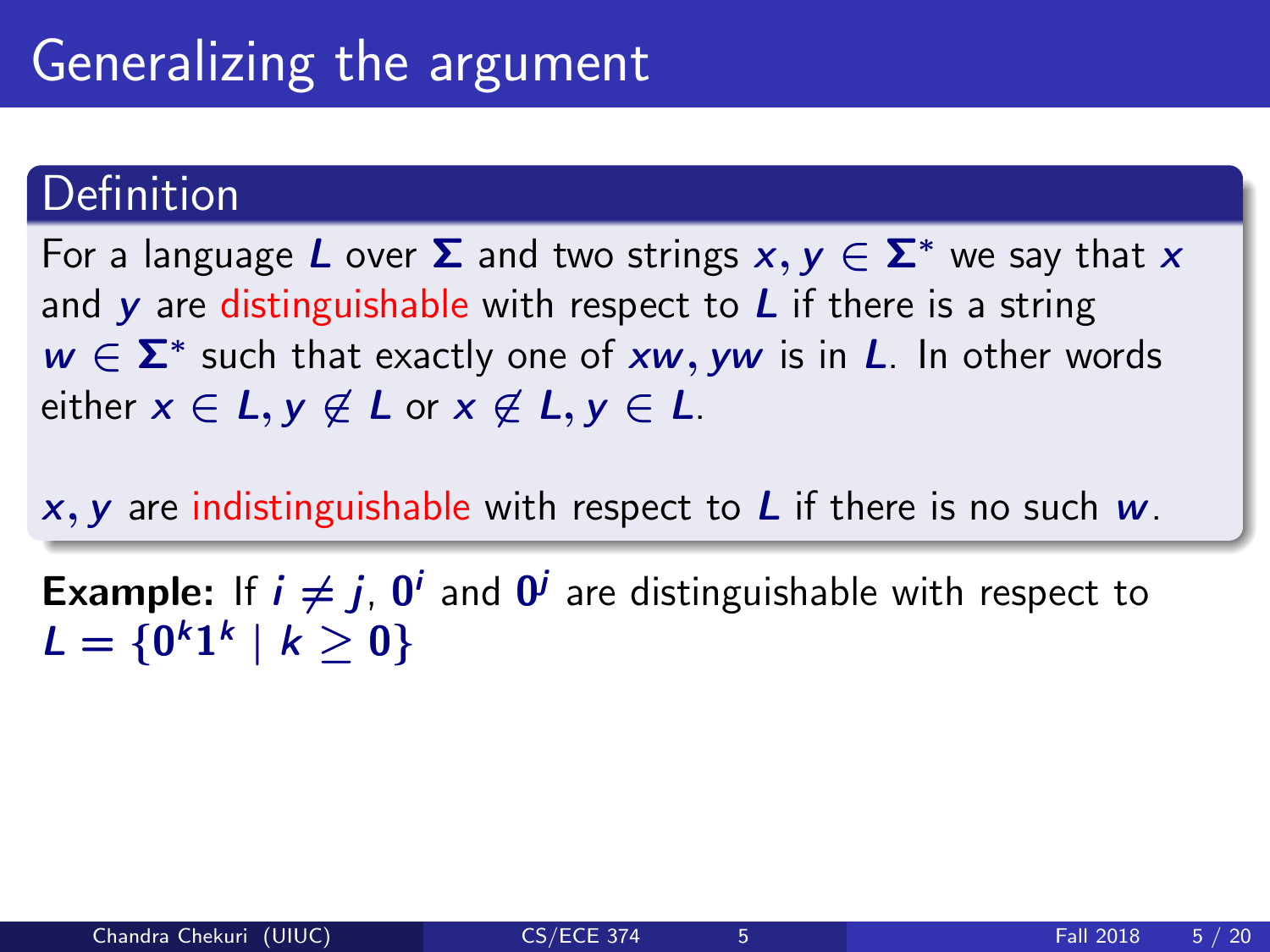For a language L over  $\Sigma$  and two strings  $x, y \in \Sigma^*$  we say that x and  $\bf{v}$  are distinguishable with respect to  $\bf{L}$  if there is a string  $w \in \Sigma^*$  such that exactly one of xw, yw is in L. In other words either  $x \in L$ ,  $y \notin L$  or  $x \notin L$ ,  $y \in L$ .

 $x, y$  are indistinguishable with respect to L if there is no such  $w$ .

**Example:** If  $i \neq j$ ,  $0^i$  and  $0^j$  are distinguishable with respect to  $L = \{0^k 1^k \mid k \geq 0\}$ 

**Example: 000** and 0000 are indistinguishable with respect to the language  $L = \{w \mid w \text{ has } 00 \text{ as a substring}\}\$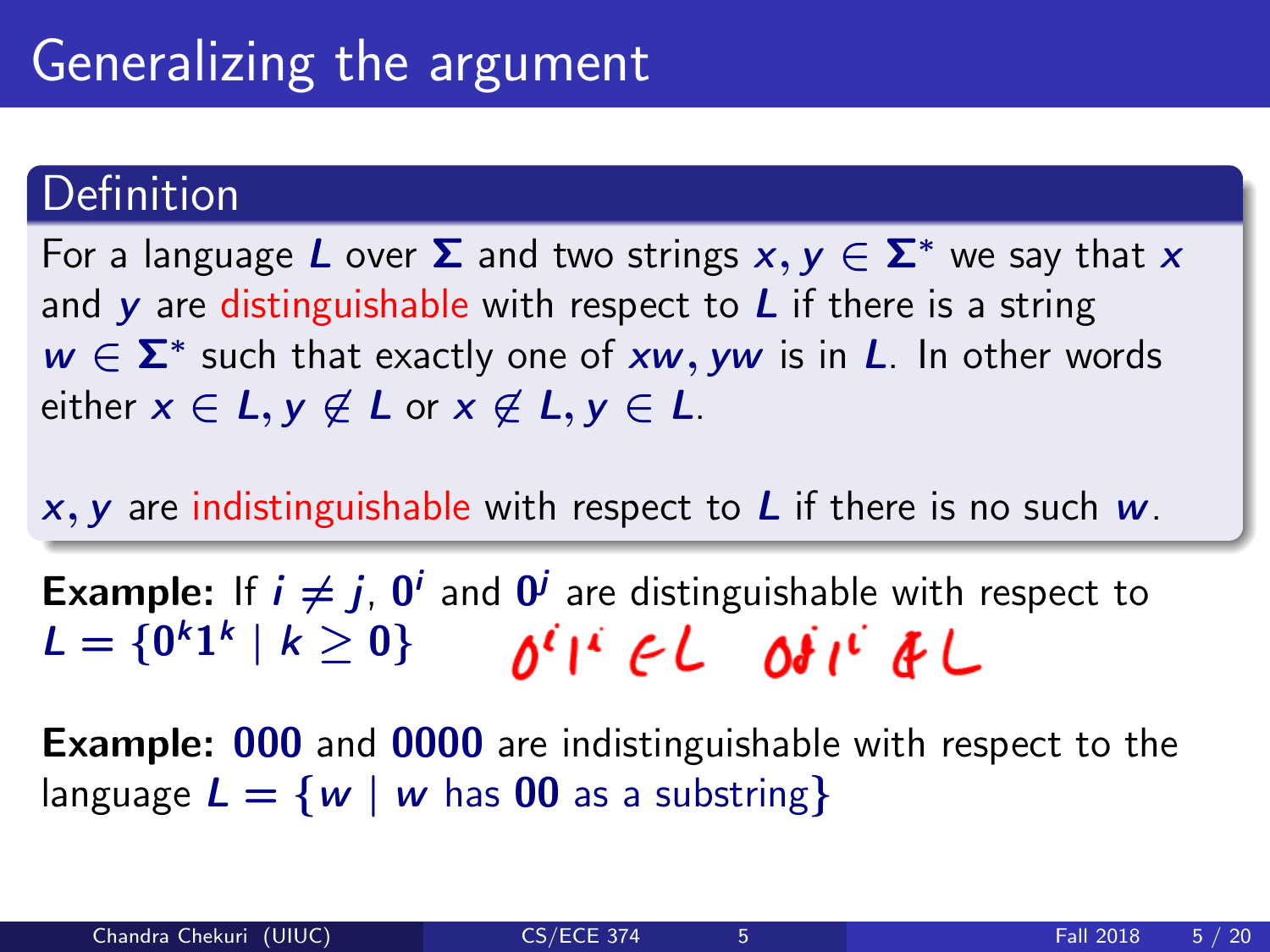### Wee Lemma

#### Lemma

Suppose  $L = L(M)$  for some DFA  $M = (Q, \Sigma, \delta, s, A)$  and suppose  $x, y$  are distinguishable with respect to  $L$ . Then  $\delta^*(s, x) \neq \delta^*(s, y)$ .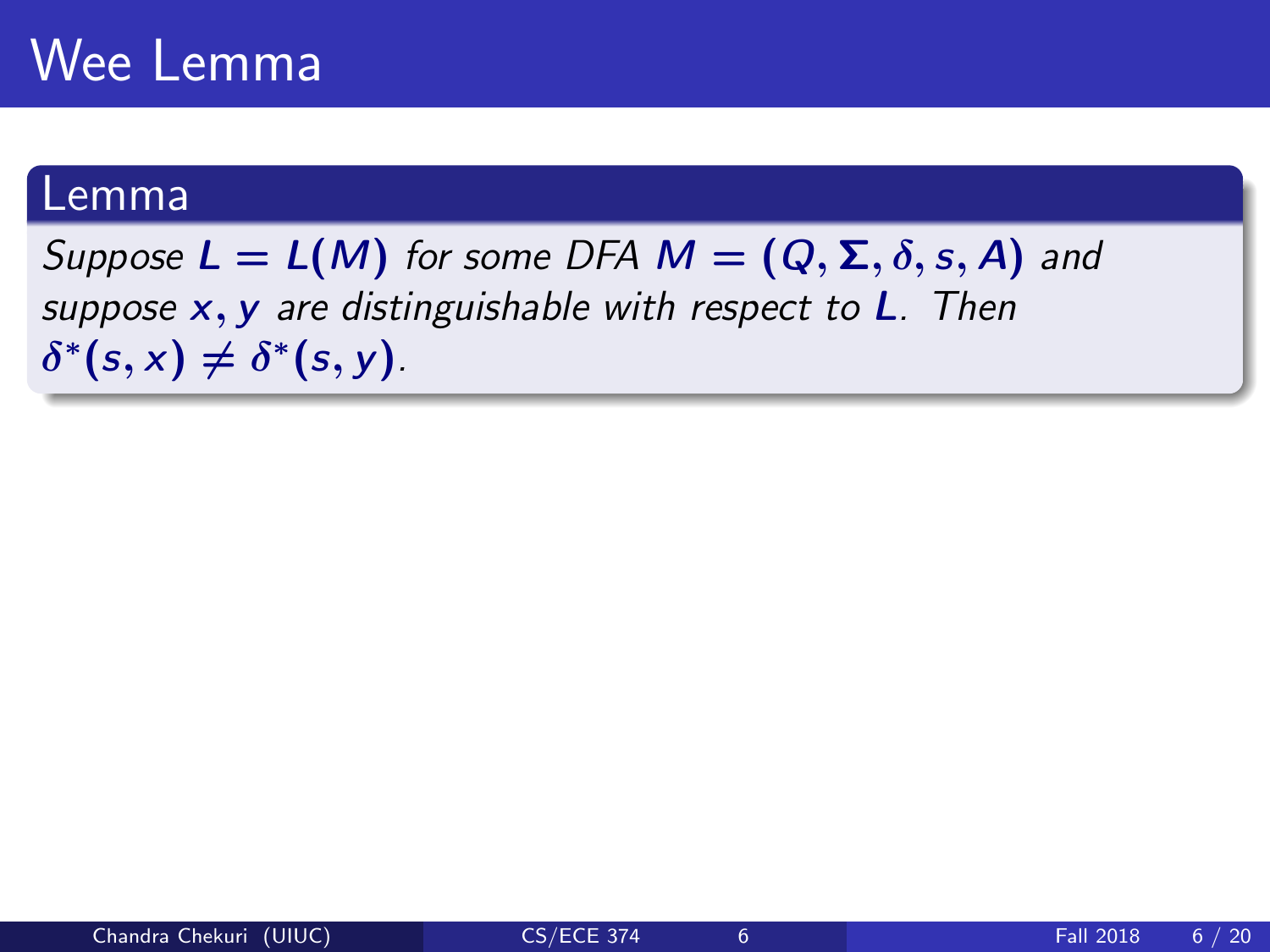### Wee Lemma

#### Lemma

Suppose  $L = L(M)$  for some DFA  $M = (Q, \Sigma, \delta, s, A)$  and suppose  $x, y$  are distinguishable with respect to  $L$ . Then  $\delta^*(s, x) \neq \delta^*(s, y)$ .

#### Proof.

Since  $x, y$  are distinguishable let w be the distinguishing suffix. If  $\delta^*(s, x) = \delta^*(s, y)$  then M will either accept both the strings  $xw$ , yw, or reject both. But exactly one of them is in  $L$ , a contradiction.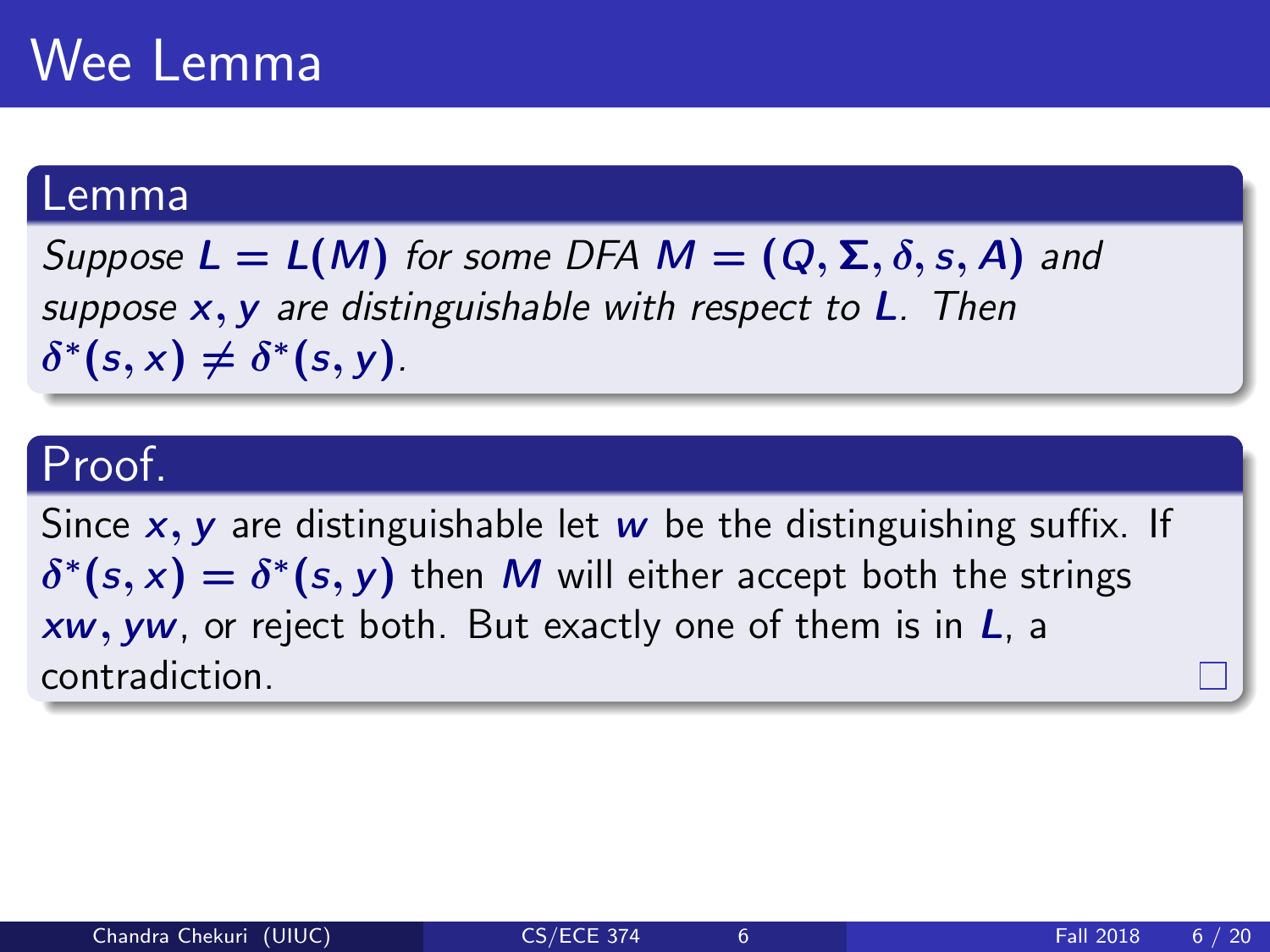### Fooling Sets

#### Definition

For a language L over  $\Sigma$  a set of strings F (could be infinite) is a fooling set or distinguishing set for L if every pair of distinct strings  $x, y \in F$  are distinguishable.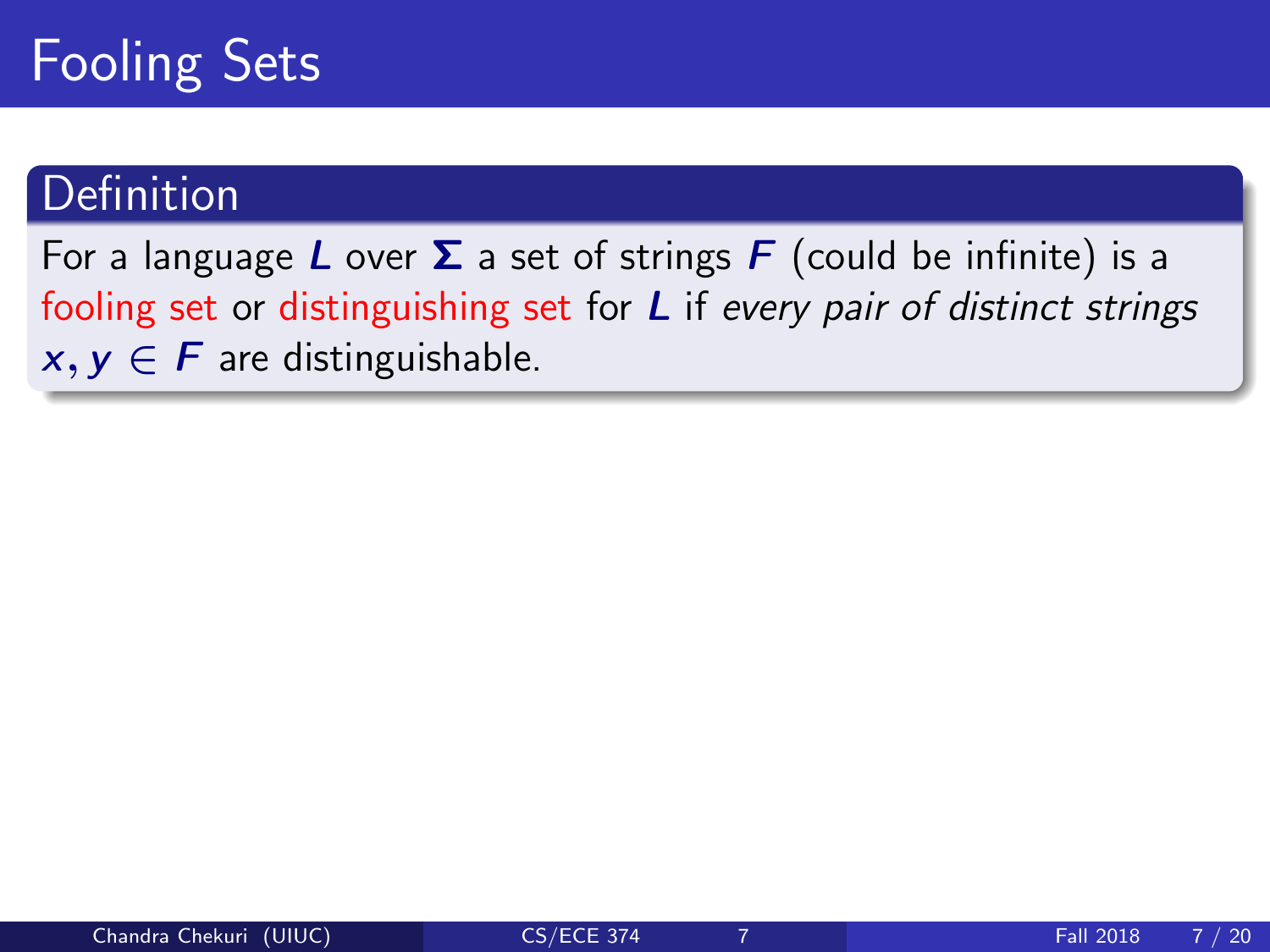### Fooling Sets

#### Definition

For a language L over  $\Sigma$  a set of strings F (could be infinite) is a fooling set or distinguishing set for  $L$  if every pair of distinct strings  $x, y \in F$  are distinguishable.

**Example:**  $F = \{0^i \mid i \ge 0\}$  is a fooling set for the language  $L = \{0^k 1^k \mid k \geq 0\}.$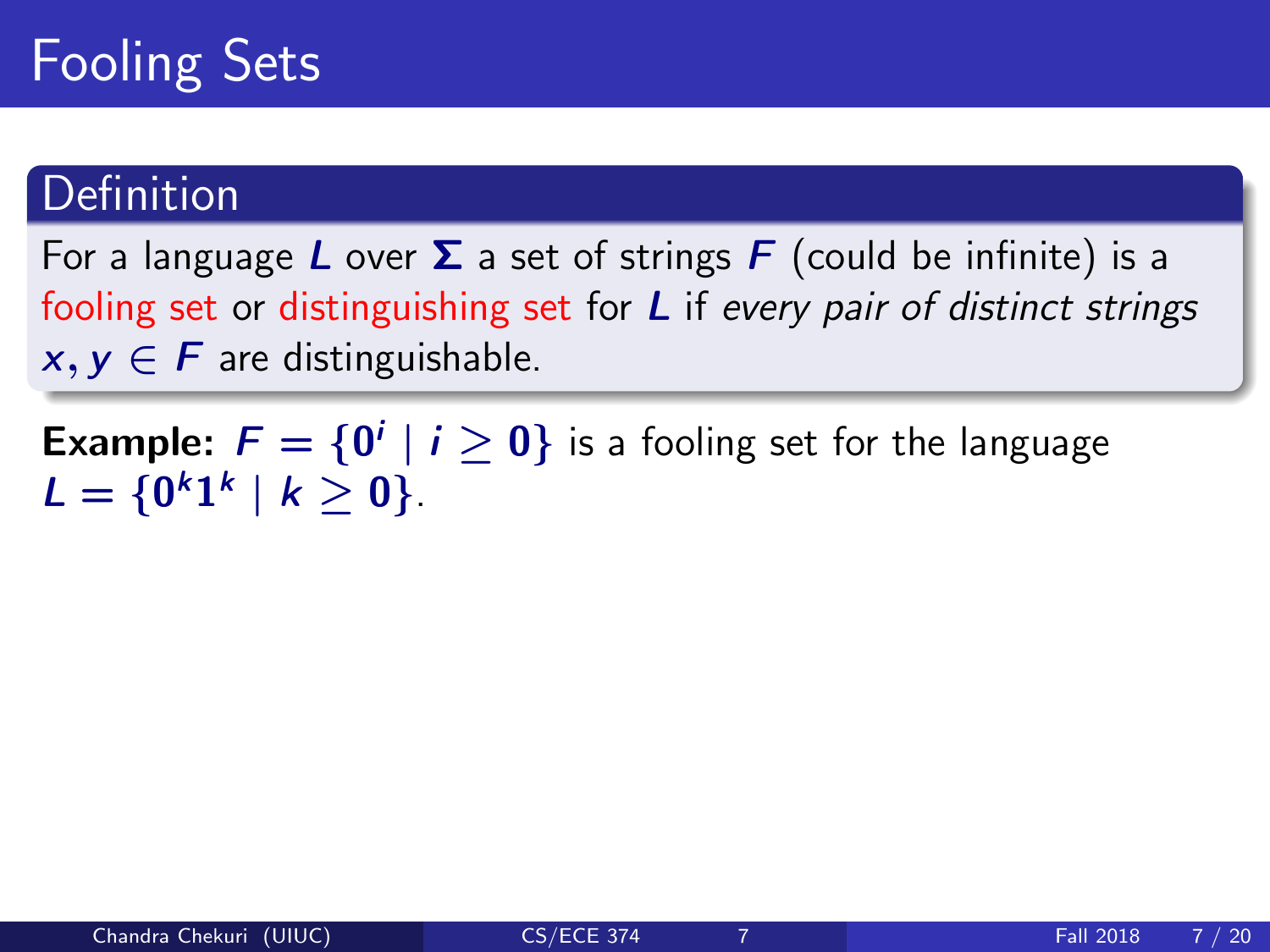For a language L over  $\Sigma$  a set of strings F (could be infinite) is a fooling set or distinguishing set for  $L$  if every pair of distinct strings  $x, y \in F$  are distinguishable.

**Example:**  $F = \{0^i \mid i \ge 0\}$  is a fooling set for the language  $L = \{0^k 1^k \mid k \geq 0\}.$ 

#### Theorem

Suppose  $\overline{F}$  is a fooling set for **L**. If  $\overline{F}$  is finite then there is no DFA M that accepts  $L$  with less than  $|F|$  states.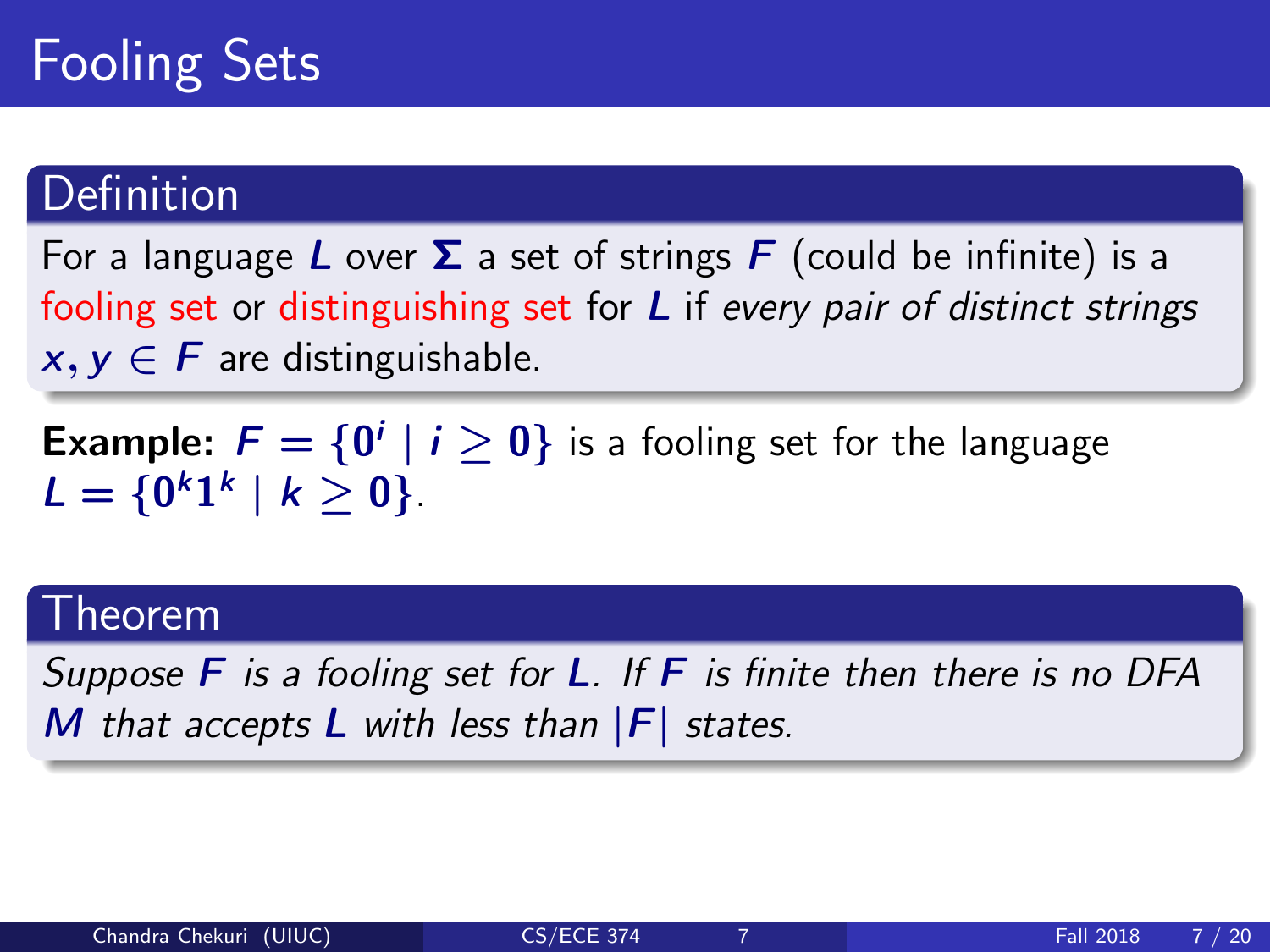### Proof of Theorem

#### Theorem

Suppose  $\overline{F}$  is a fooling set for **L**. If  $\overline{F}$  is finite then there is no DFA M that accepts  $L$  with less than  $|F|$  states.

#### Proof.

Suppose there is a DFA  $M = (Q, \Sigma, \delta, s, A)$  that accepts L. Let  $|Q| = n$ .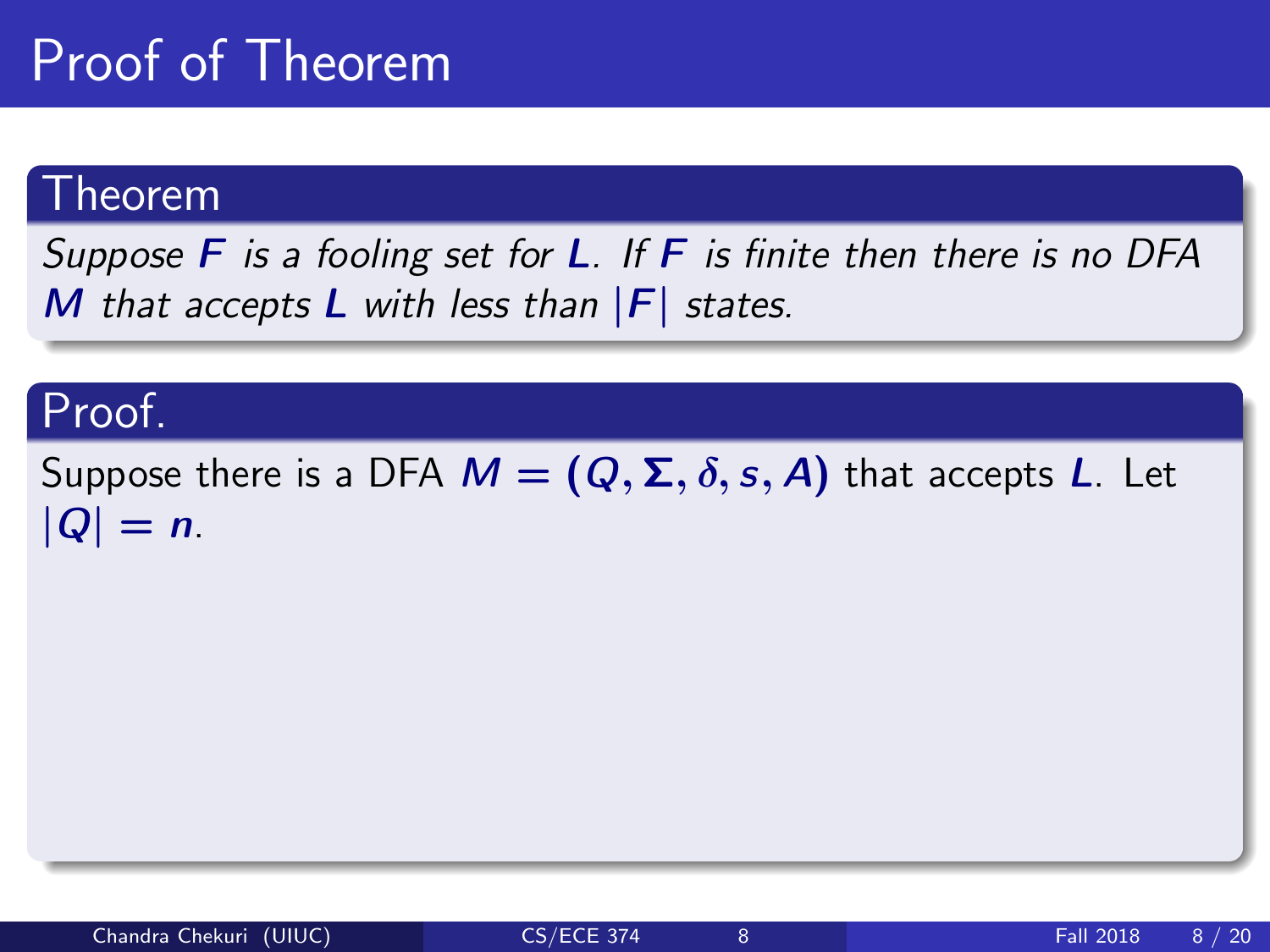### Proof of Theorem

#### Theorem

Suppose  $\overline{F}$  is a fooling set for **L**. If  $\overline{F}$  is finite then there is no DFA M that accepts  $L$  with less than  $|F|$  states.

#### Proof.

Suppose there is a DFA  $M = (Q, \Sigma, \delta, s, A)$  that accepts L. Let  $|Q| = n$ . If  $n < |F|$  then by pigeon hole principle there are two strings  $x, y \in F$ ,  $x \neq y$  such that  $\delta^*(s, x) = \delta^*(s, y)$  but  $x, y$  are distinguishable.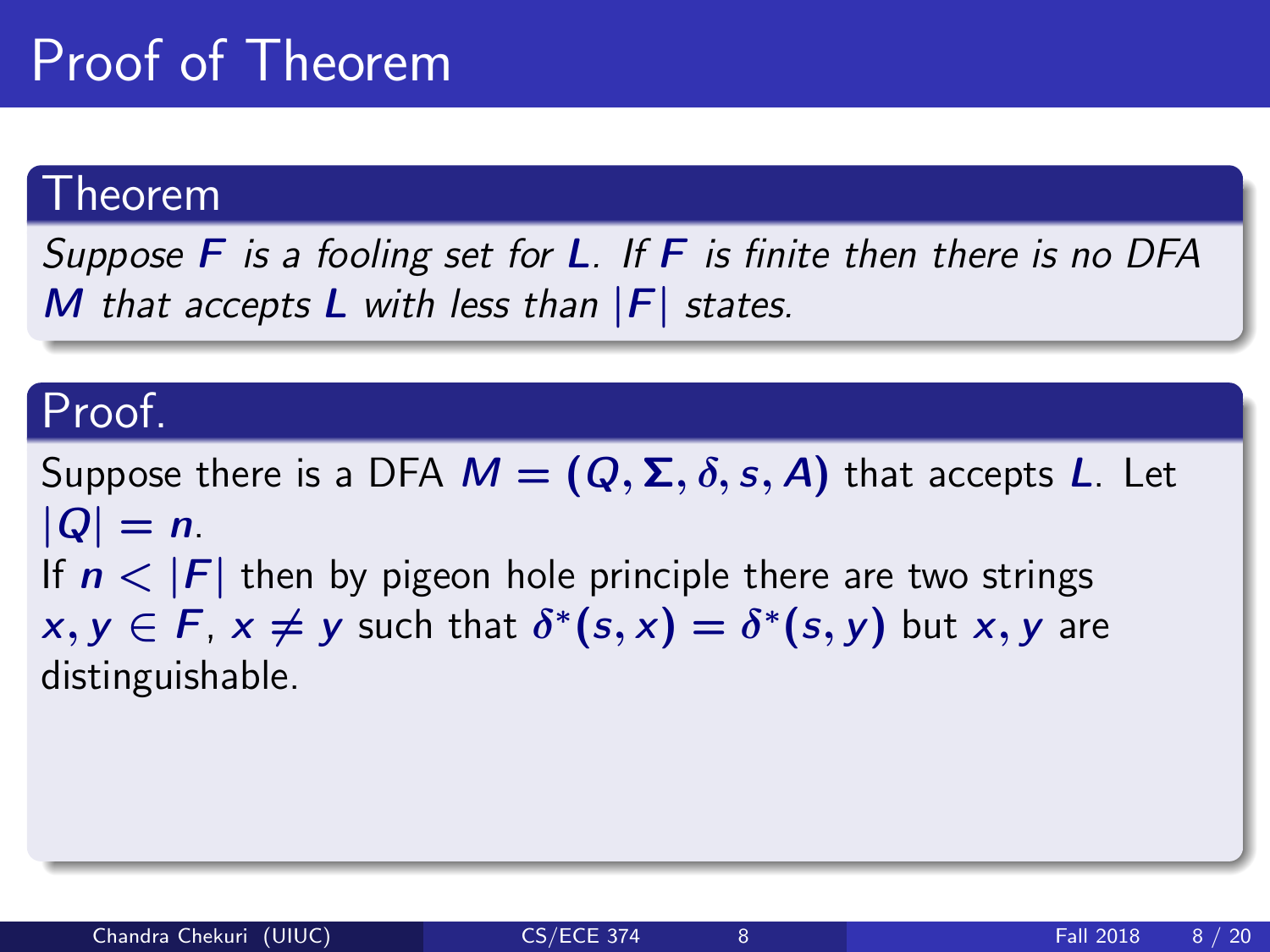### Proof of Theorem

#### Theorem

Suppose  $\overline{F}$  is a fooling set for **L**. If  $\overline{F}$  is finite then there is no DFA M that accepts  $L$  with less than  $|F|$  states.

#### Proof.

Suppose there is a DFA  $M = (Q, \Sigma, \delta, s, A)$  that accepts L. Let  $|Q| = n$ .

If  $n < |F|$  then by pigeon hole principle there are two strings

 $x, y \in F$ ,  $x \neq y$  such that  $\delta^*(s, x) = \delta^*(s, y)$  but  $x, y$  are distinguishable.

Implies that there is w such that exaclty one of  $xw$ , yw is in  $L$ . However,  $M$ 's behaviour on  $xw$  and  $yw$  is exacly the same and hence  $M$  will accept both  $xw$ ,  $yw$  or reject both. A contradiction.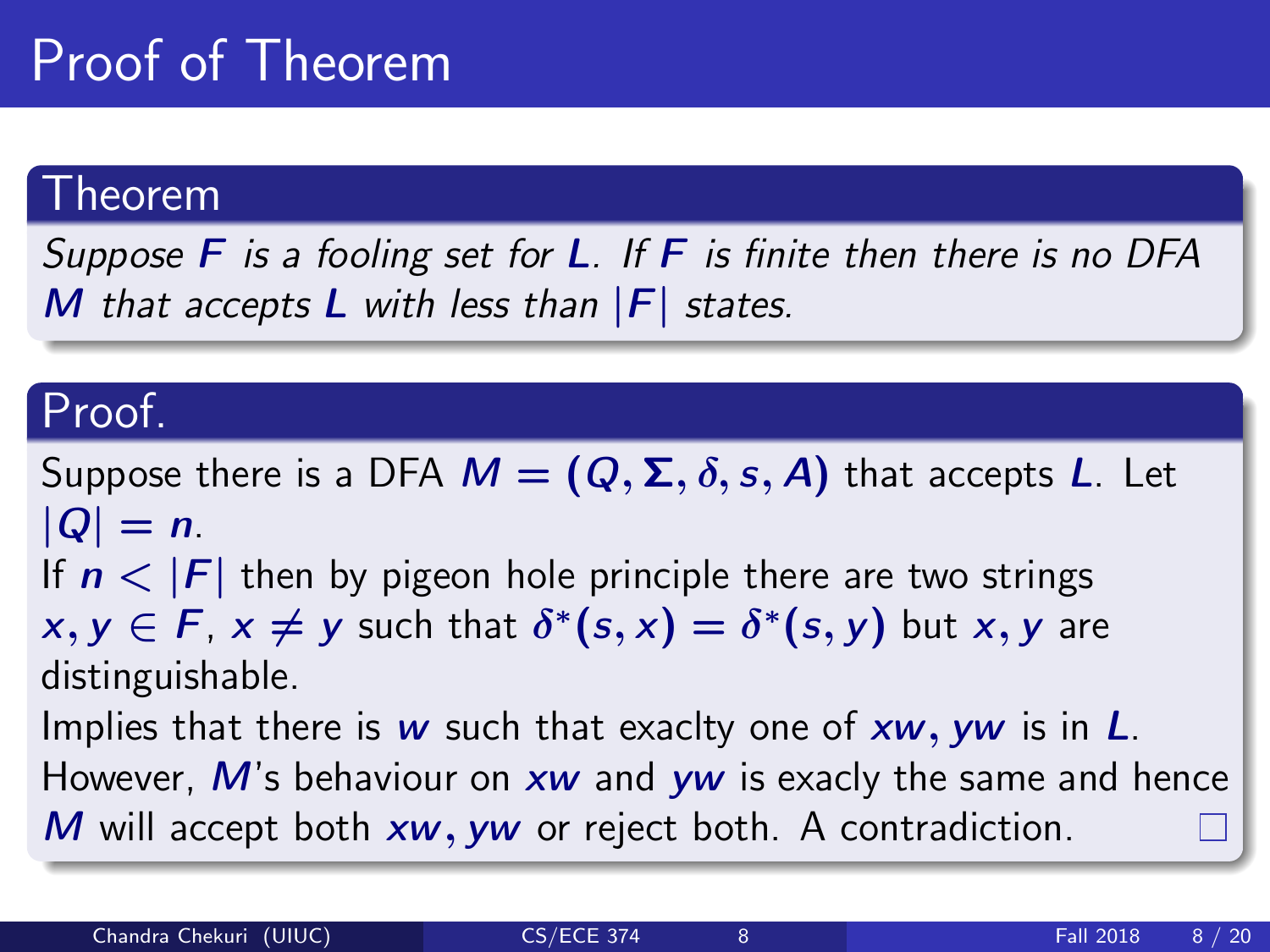### Infinite Fooling Sets

#### Theorem

Suppose  $\overline{F}$  is a fooling set for **L**. If  $\overline{F}$  is finite then there is no DFA M that accepts  $L$  with less than  $|F|$  states.

#### **Corollary**

If L has an infinite fooling set  $F$  then L is not regular.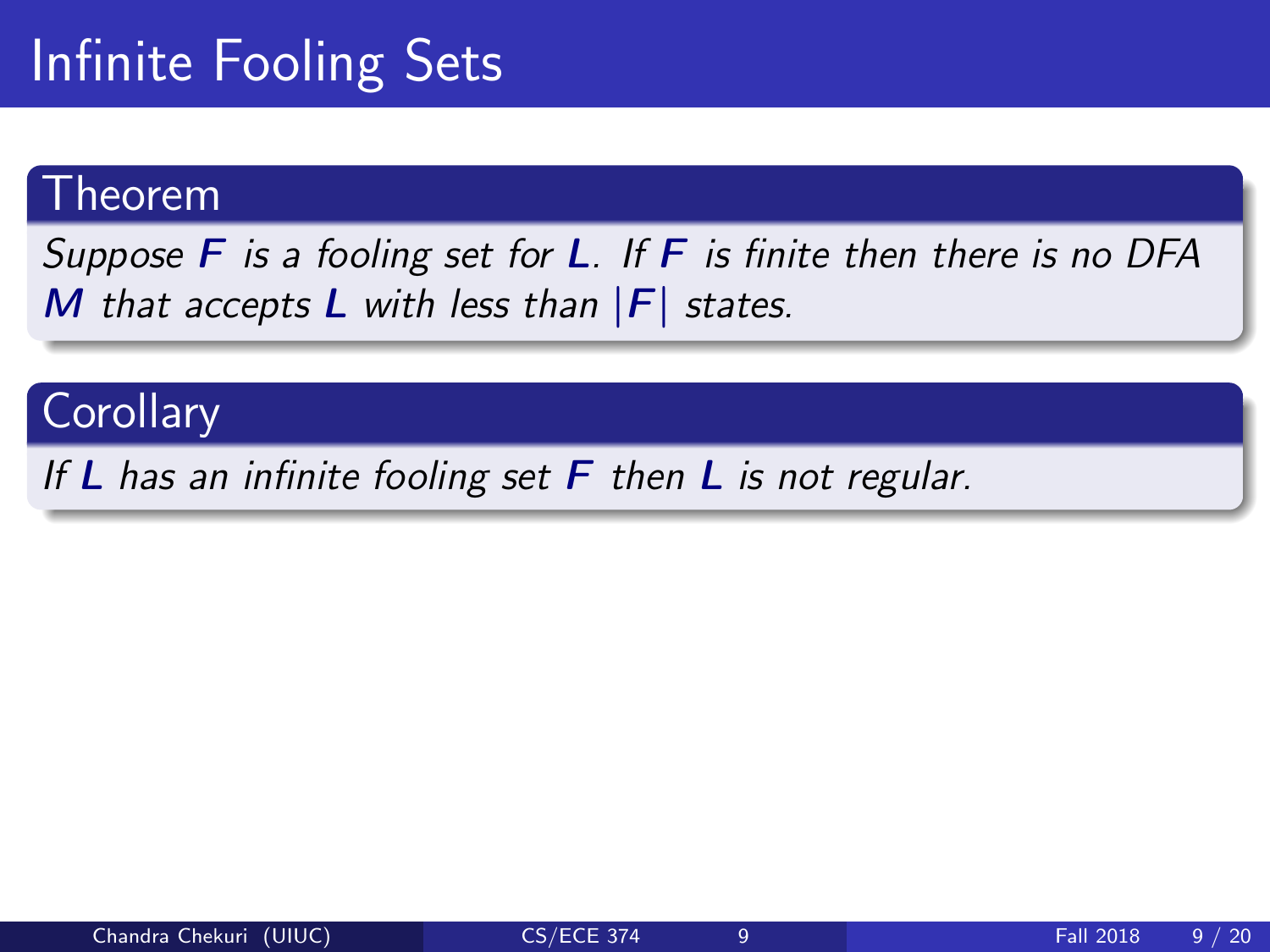## Infinite Fooling Sets

#### Theorem

Suppose  $\overline{F}$  is a fooling set for **L**. If  $\overline{F}$  is finite then there is no DFA M that accepts  $L$  with less than  $|F|$  states.

#### **Corollary**

If L has an infinite fooling set  $F$  then L is not regular.

#### Proof.

Suppose for contradiction that  $L = L(M)$  for some DFA M with n states.

Any subset  $F'$  of  $F$  is a fooling set. (Why?) Pick  $F' \subseteq F$  arbitrarily such that  $|F'| > n$ . By preceding theorem, we obtain a contradiction.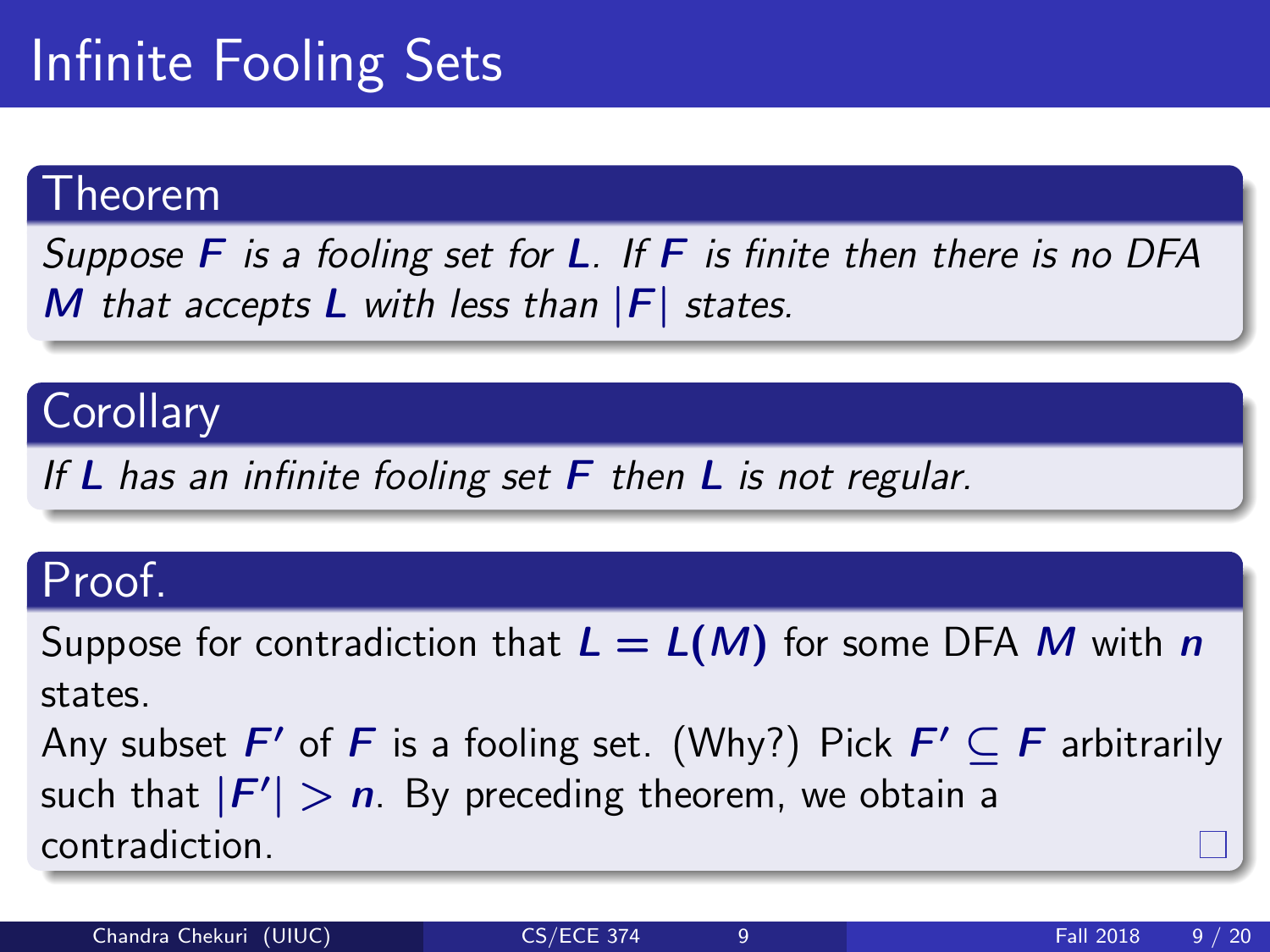$F = \begin{cases} 0^i & l \neq 7, 0 \\ 0 & i \neq j \end{cases}$  ${0^k1^k | k \geq 0}$  $\delta^{\mathfrak{c}}$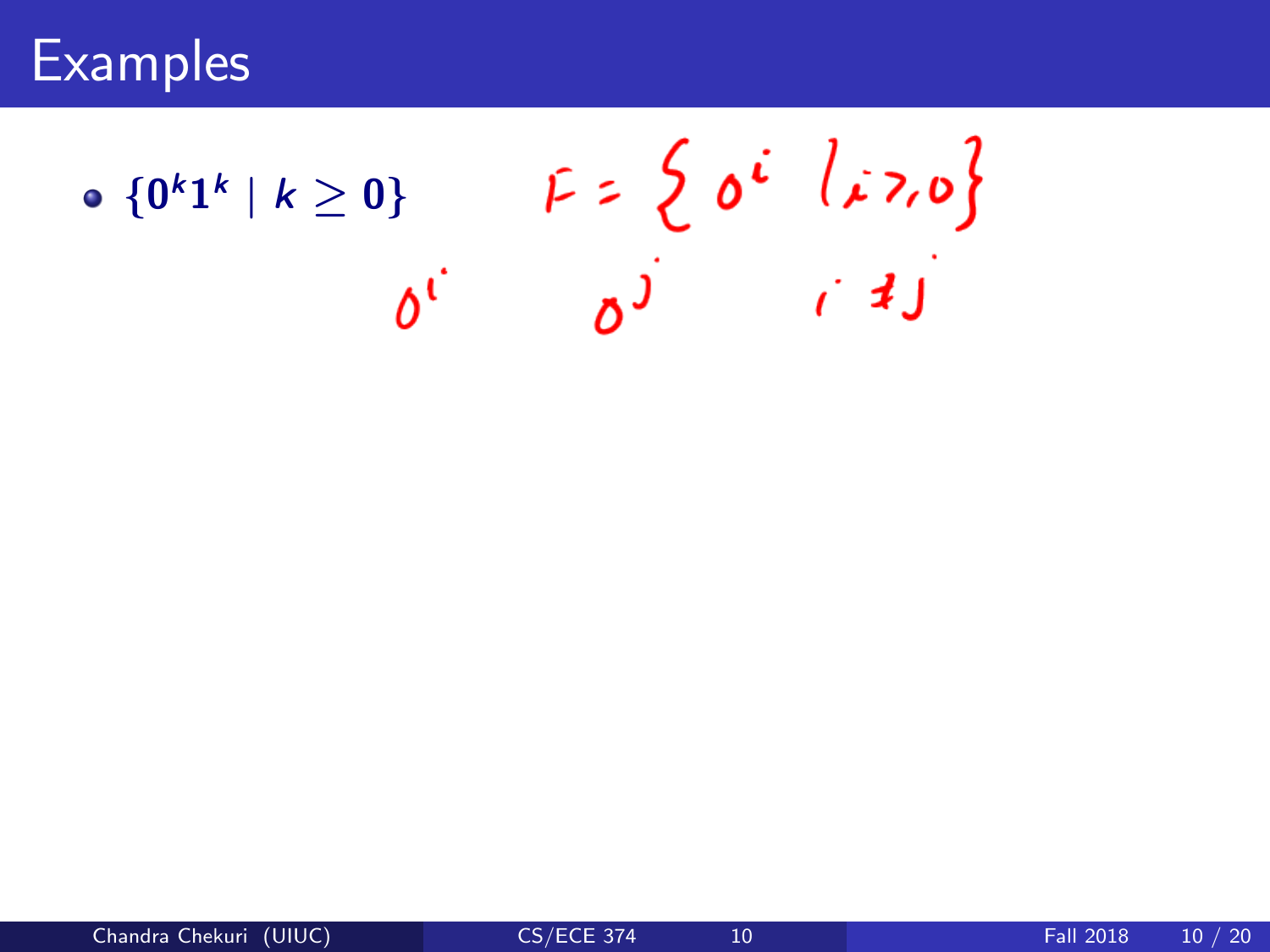${0^k1^k | k \geq 0}$ 

• {bitstrings with equal number of 0s and 1s}<br>
= {  $\zeta$ ,  $\frac{\partial I}{\partial \rho}$ ,  $\frac{\partial \theta}{\partial \rho}$ ,  $\frac{\partial \theta}{\partial \rho}$ ,  $\frac{\partial I}{\partial \rho}$ ,  $\zeta$ ,  $\zeta$   $\zeta$   $\zeta$   $\zeta$   $\zeta$   $\zeta$   $\zeta$   $\zeta$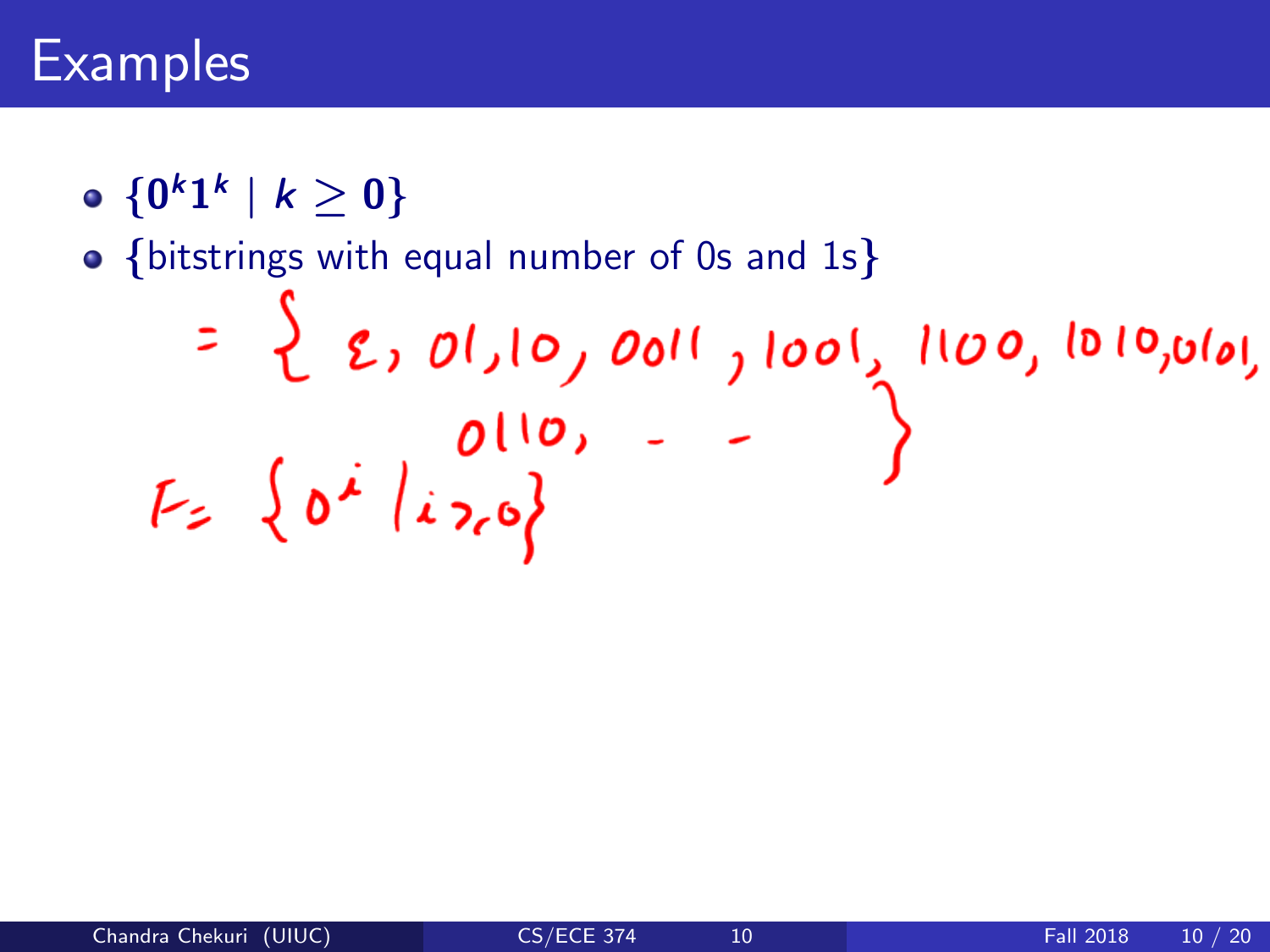$$
\bullet \ \left\{0^k1^k \mid k\geq 0\right\}^{\mathcal{L}}
$$

- {bitstrings with equal number of 0s and 1s}
- $\{0^k1^{\ell} \mid k \neq \ell\}$

$$
L_{2} = \overline{L}_{1} \cap o^{*}/^{*}
$$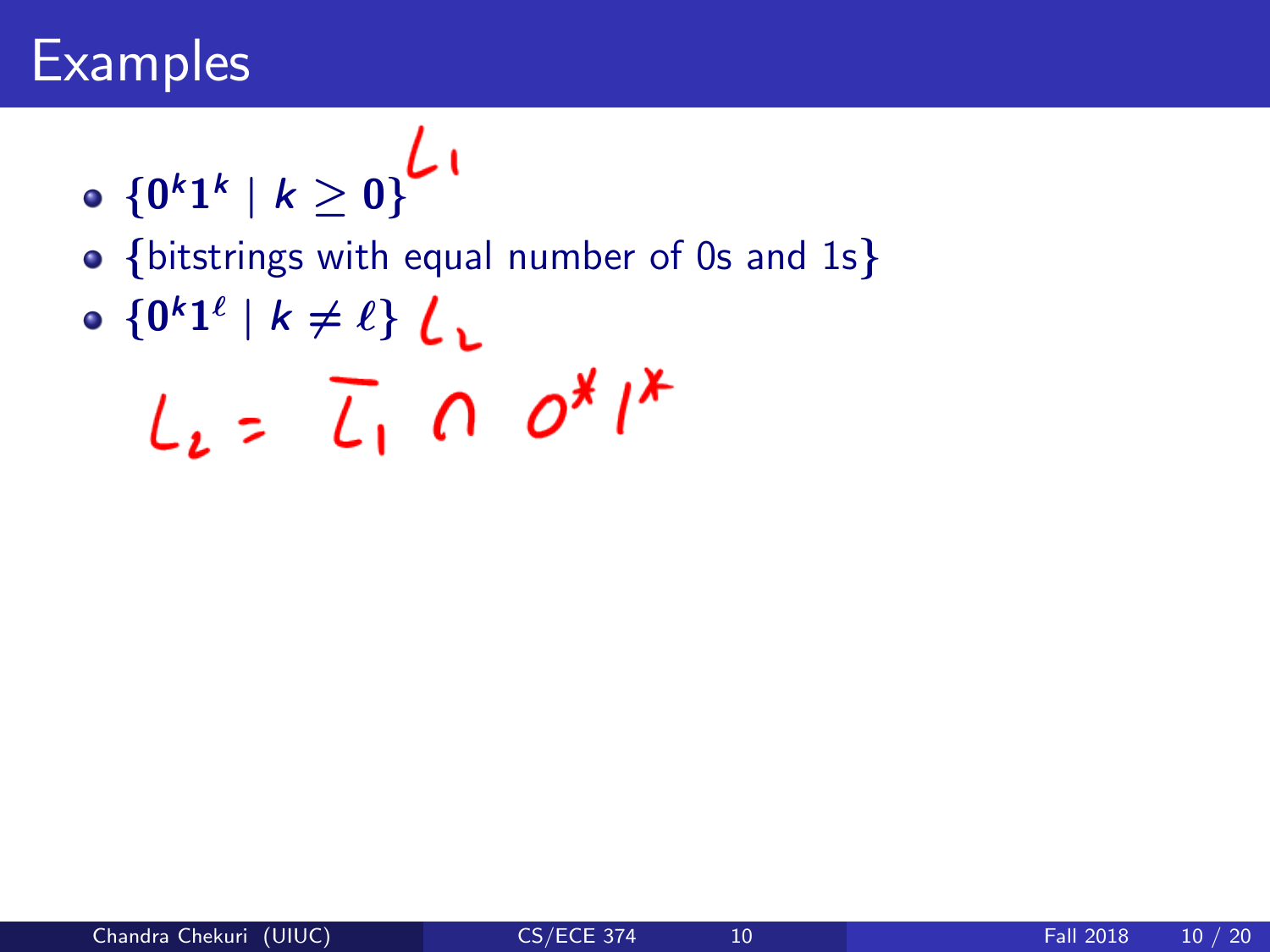${0^k1^k | k \geq 0}$ 

- {bitstrings with equal number of 0s and 1s}
- $\{0^k1^{\ell} \mid k \neq \ell\}$

 $\int_{\mathbb{Z}}$  ,  $\int_{\mathbb{Z}}$  ,  $\int_{\mathbb{Z}}$  ,  $\int_{\mathbb{Z}}$  ,  $\int_{\mathbb{Z}}$  ,  $\int_{\mathbb{Z}}$  ,  $\int_{\mathbb{Z}}$  ,  $\int_{\mathbb{Z}}$  ${0^{k^2} | k \geq 0}$  $0<sup>i</sup>$   $\left\{ i$ ,  $3\right\}$  is a  $\iota$   $\zeta$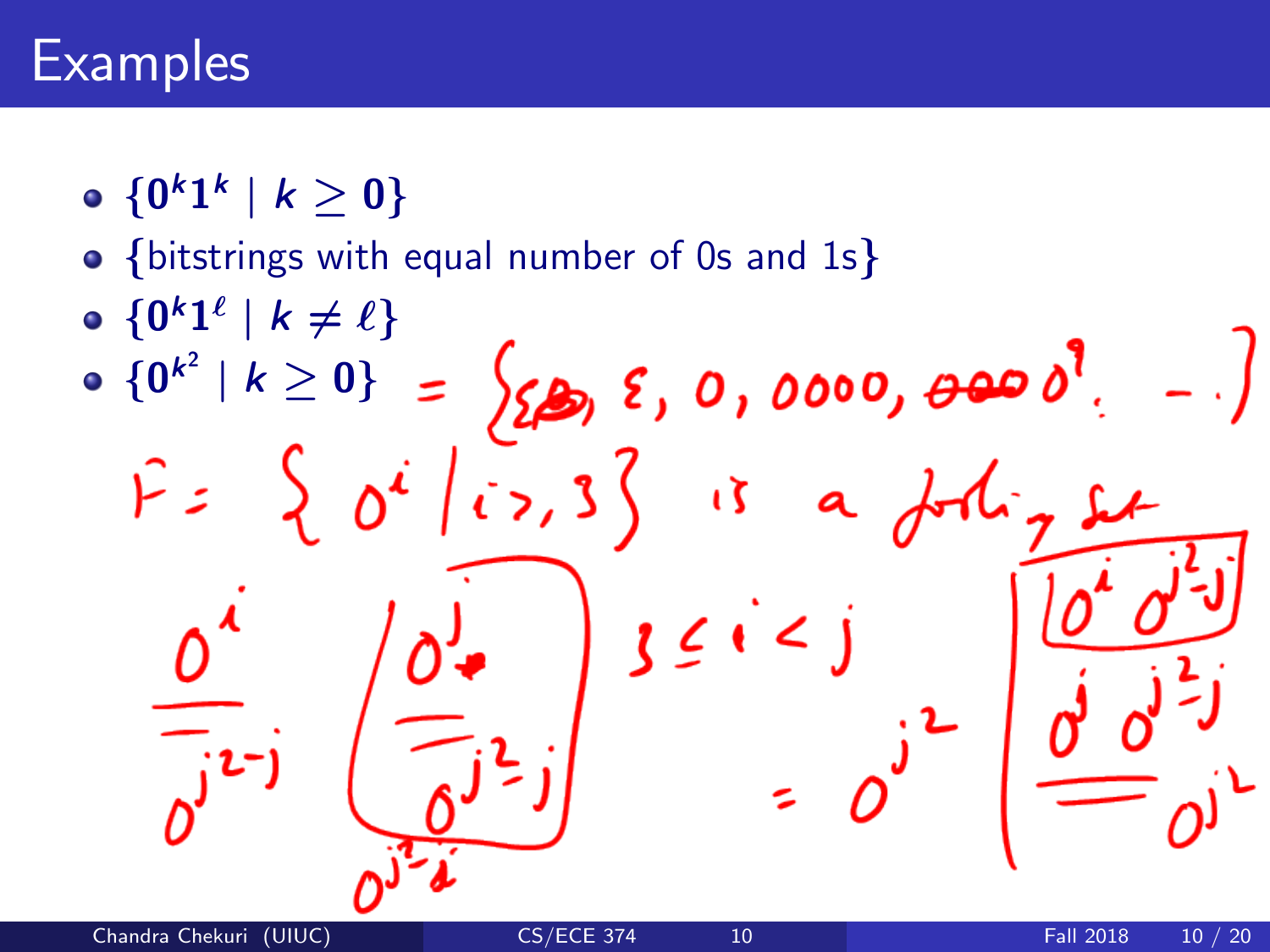$L_k = \{w \in \{0,1\}^* \mid w \text{ has a } 1 \text{ } k \text{ positions from the end}\}\$  $(0+1)^{*}$   $(0+1)^{k-1}$ **Contract Contract**  $\mathbf{v}$ ,  $\mathcal{L}_{\mu}$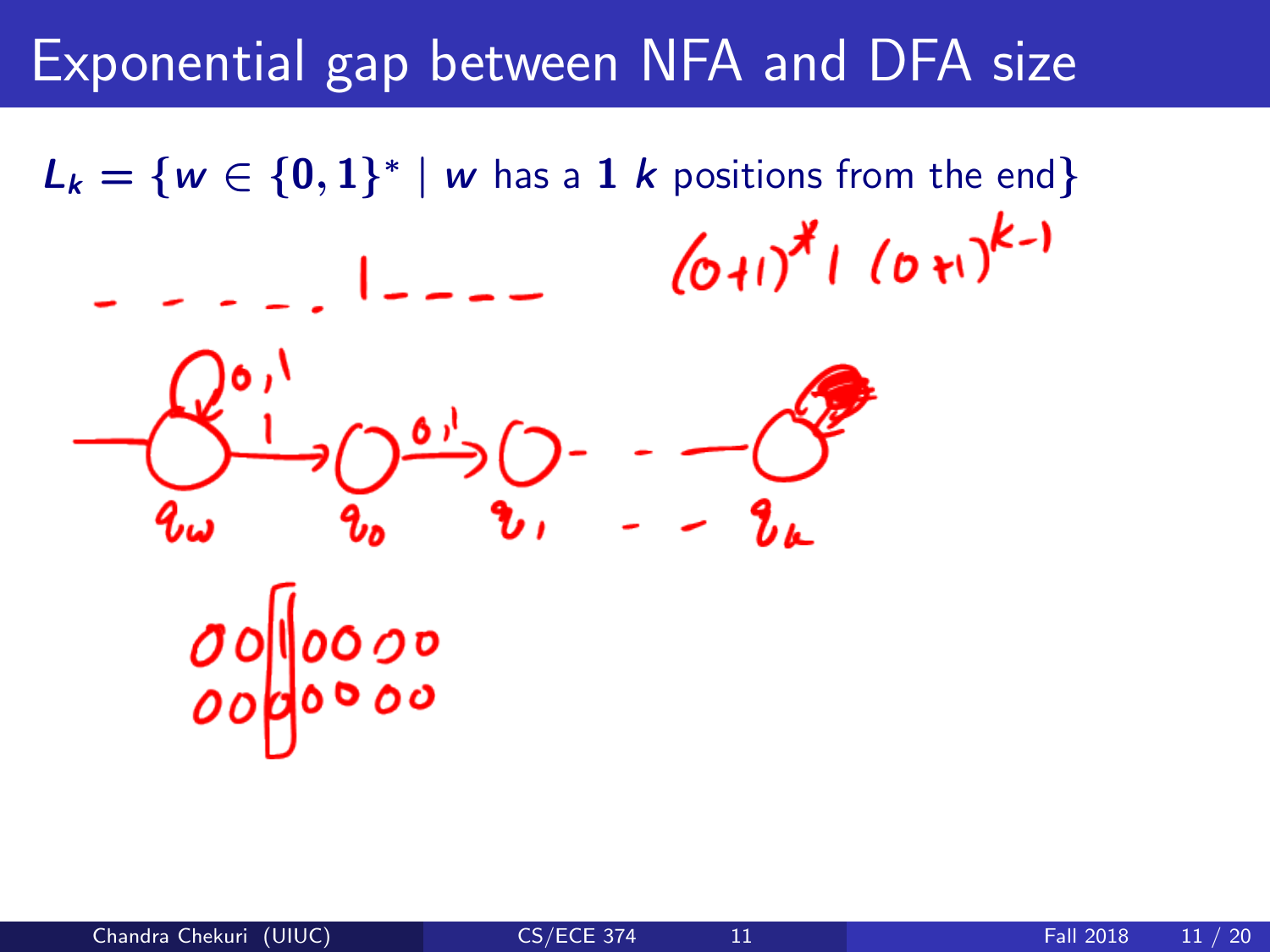$L_k = \{w \in \{0,1\}^* \mid w \text{ has a } 1 \text{ } k \text{ positions from the end}\}\$ Recall that  $L_k$  is accepted by a NFA N with  $k + 1$  states.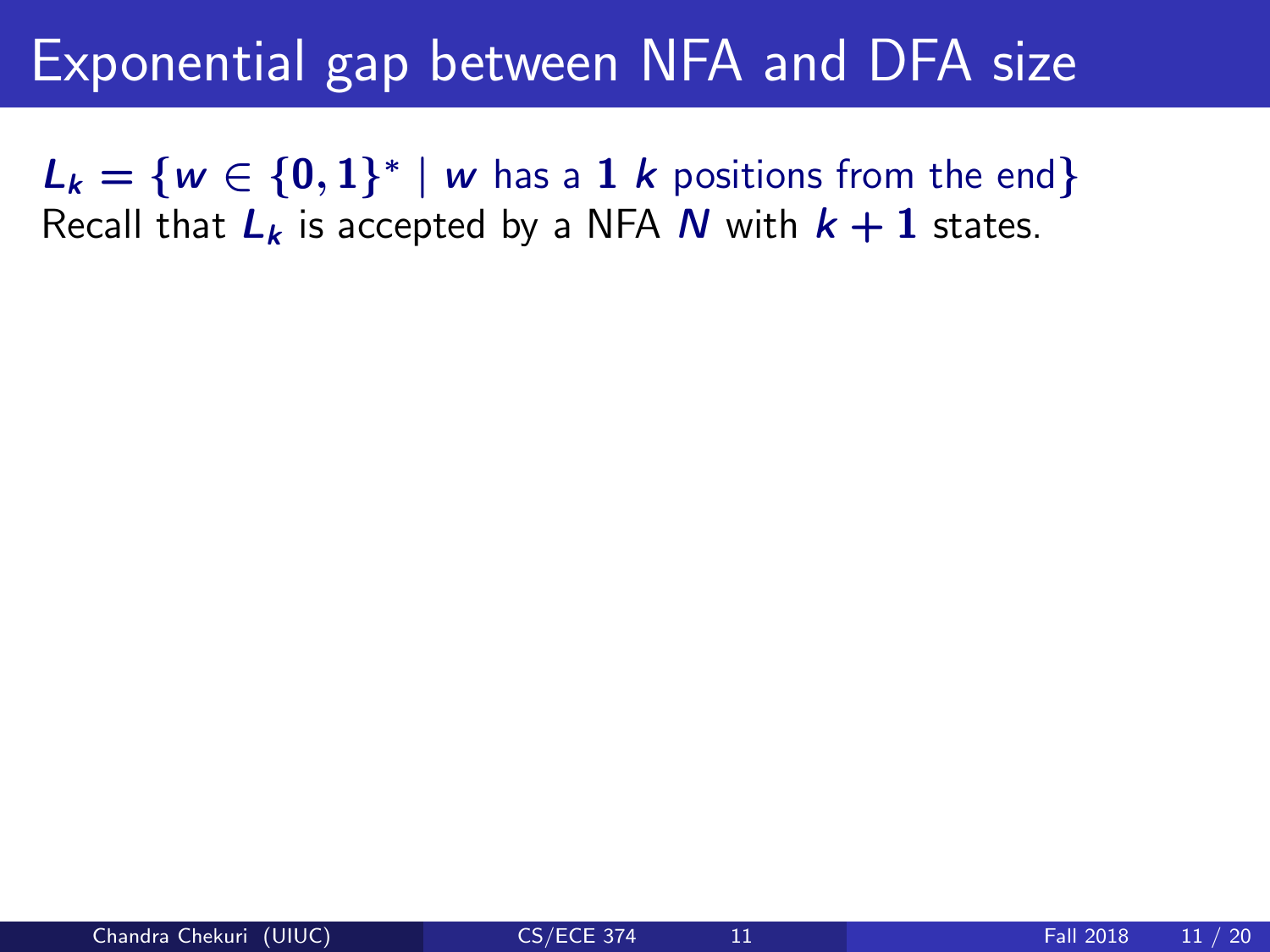$L_k = \{w \in \{0,1\}^* \mid w \text{ has a } 1 \text{ } k \text{ positions from the end}\}\$ Recall that  $L_k$  is accepted by a NFA N with  $k + 1$  states.

#### Theorem

Every DFA that accepts  $L_k$  has at least  $2^k$  states.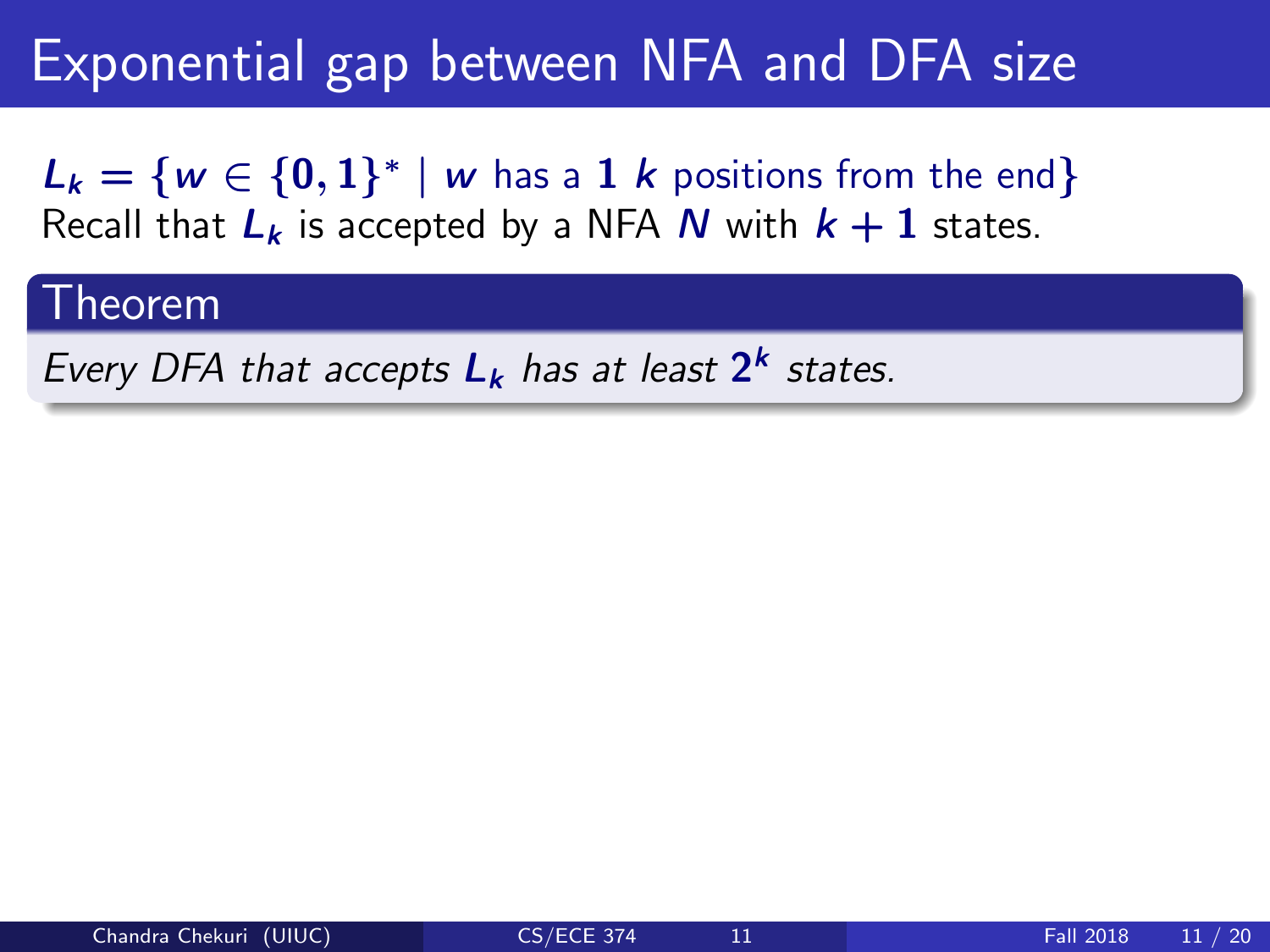$L_k = \{w \in \{0,1\}^* \mid w \text{ has a } 1 \text{ } k \text{ positions from the end}\}\$ Recall that  $L_k$  is accepted by a NFA N with  $k + 1$  states.

#### Theorem

Every DFA that accepts  $L_k$  has at least  $2^k$  states.

### Claim  $F = \{w \in \{0,1\}^* : |w| = k\}$  is a fooling set of size  $2^k$  for  $L_k$ .

Why?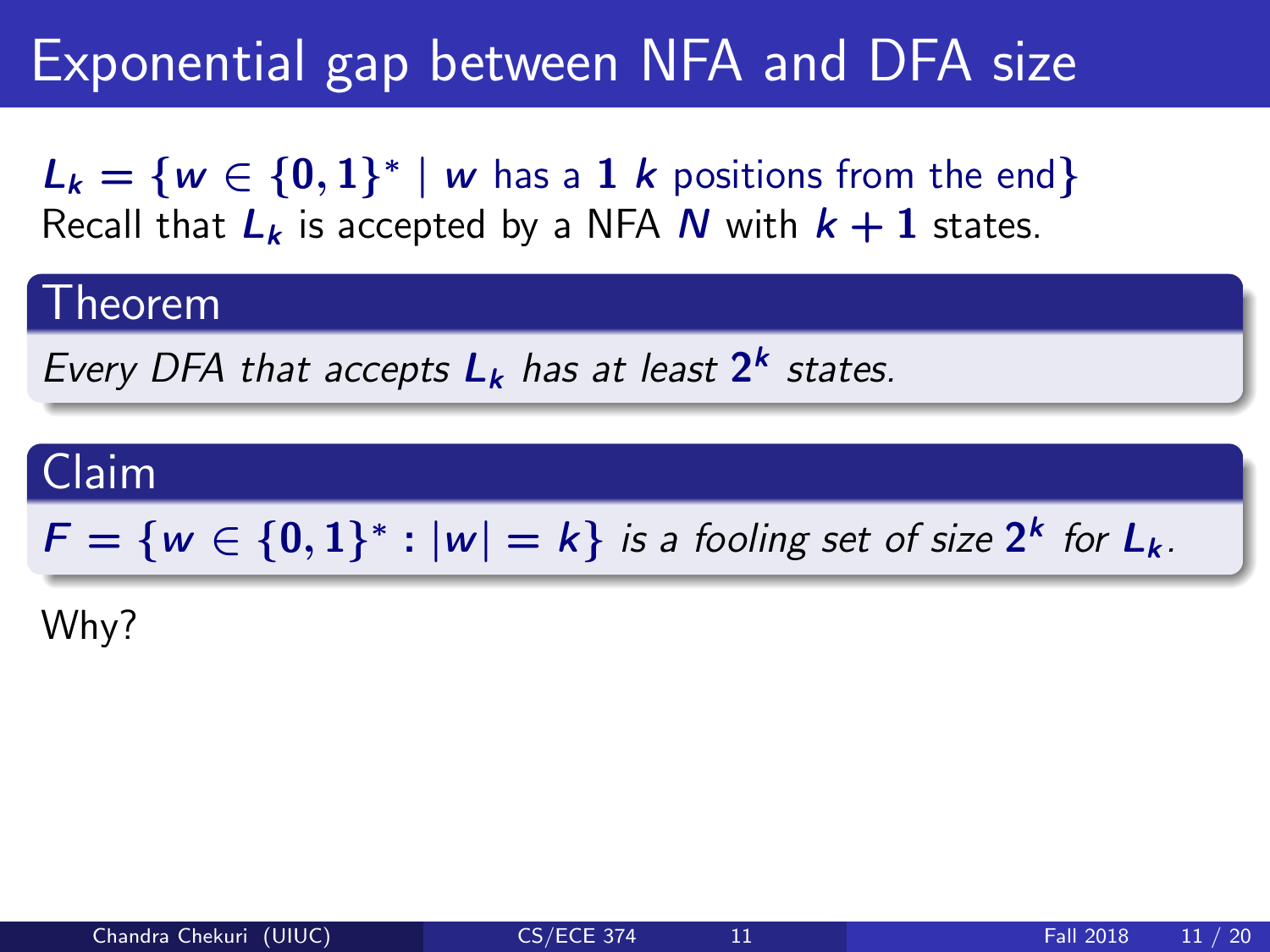$L_k = \{w \in \{0,1\}^* \mid w \text{ has a } 1 \text{ } k \text{ positions from the end}\}\$ Recall that  $L_k$  is accepted by a NFA N with  $k + 1$  states.

#### Theorem

Every DFA that accepts  $L_k$  has at least  $2^k$  states.

#### Claim

 $F = \{w \in \{0,1\}^* : |w| = k\}$  is a fooling set of size  $2^k$  for  $L_k$ .

Why?

- Suppose  $a_1a_2 \ldots a_k$  and  $b_1b_2 \ldots b_k$  are two distinct bitstrings of length  $k$
- Let *i* be first index where  $a_i \neq b_i$

 $y = 0$  is a distinguishing suffix for the two strings

Chandra Chekuri (UIUC) [CS/ECE 374](#page-0-0) 11 Fall 2018 11 / 20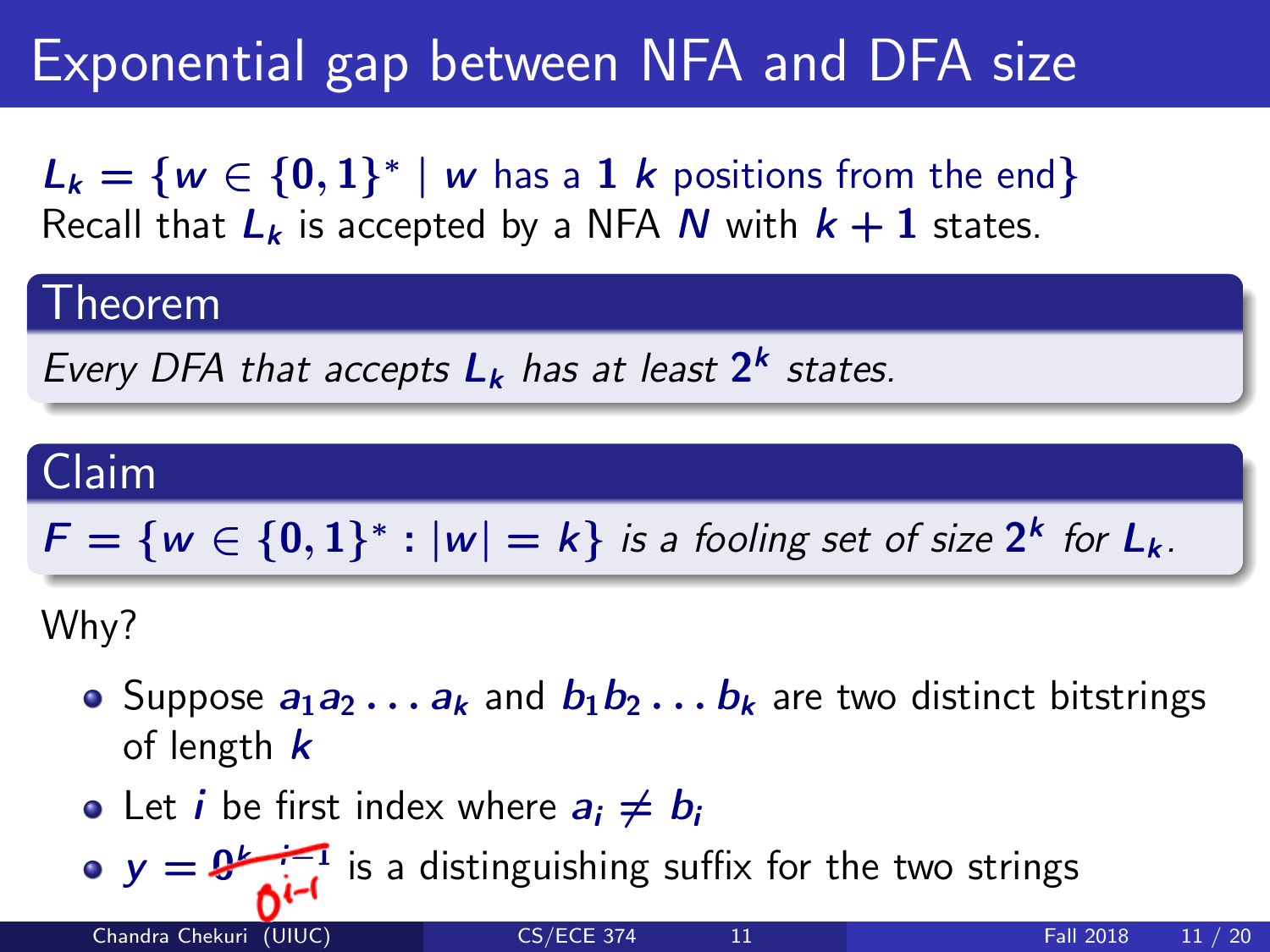How do we pick a fooling set  $\bm{F}$ ?

- If x, y are in F and  $x \neq y$  they should be distinguishable! Of course.
- All strings in  $\bm{F}$  except maybe one should be prefixes of strings in the language L. For example if  $L = \{0^k1^k \mid k \geq 0\}$  do not pick  $1$  and  $10$ (say). Why?

 $\left\{0^{k}\right|^{k}$   $\left|\frac{k}{20}\right\rangle$  $\int_0^1 i(x,0) dx$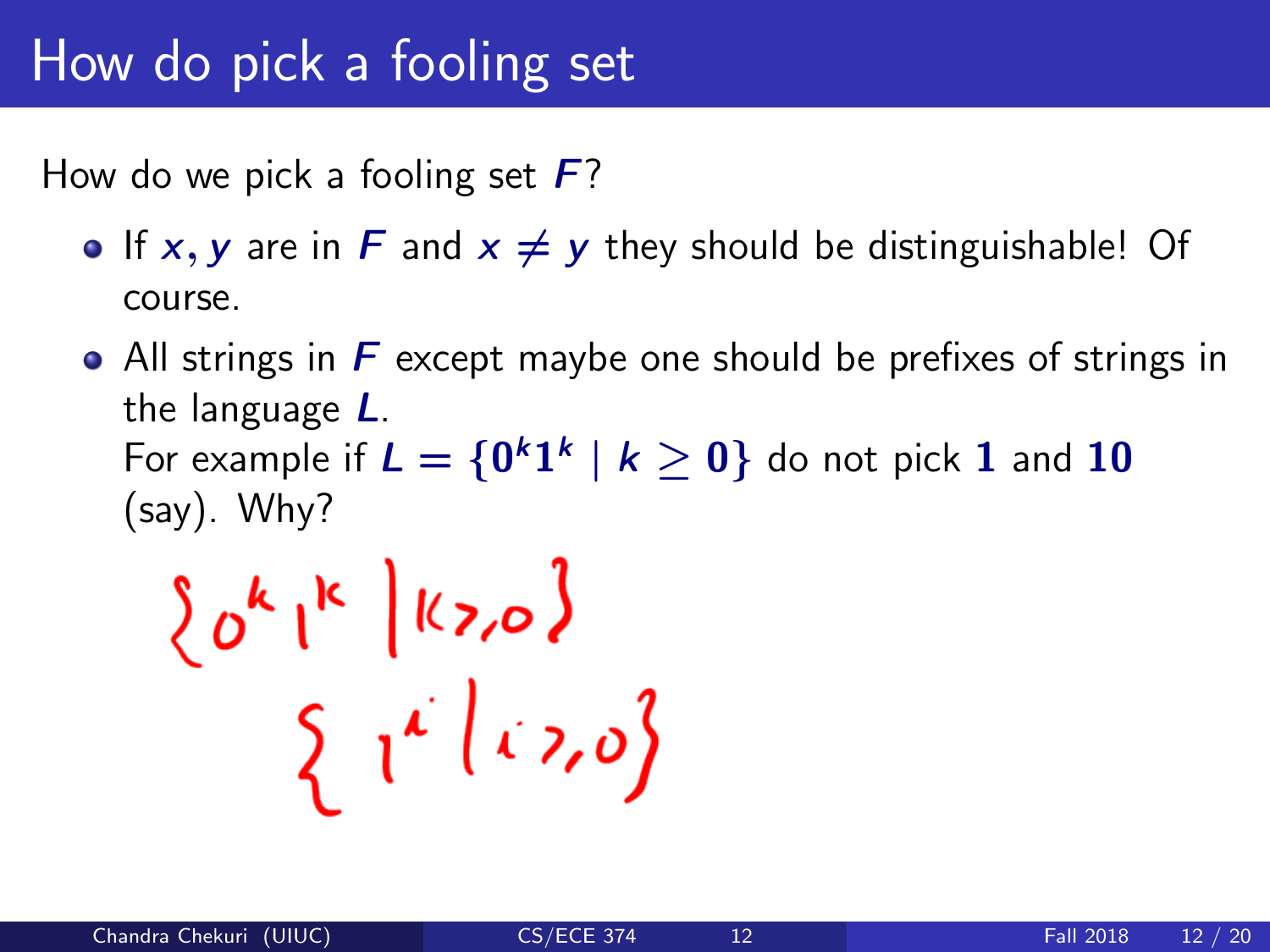# Part I

# <span id="page-41-0"></span>[Non-regularity via closure properties](#page-41-0)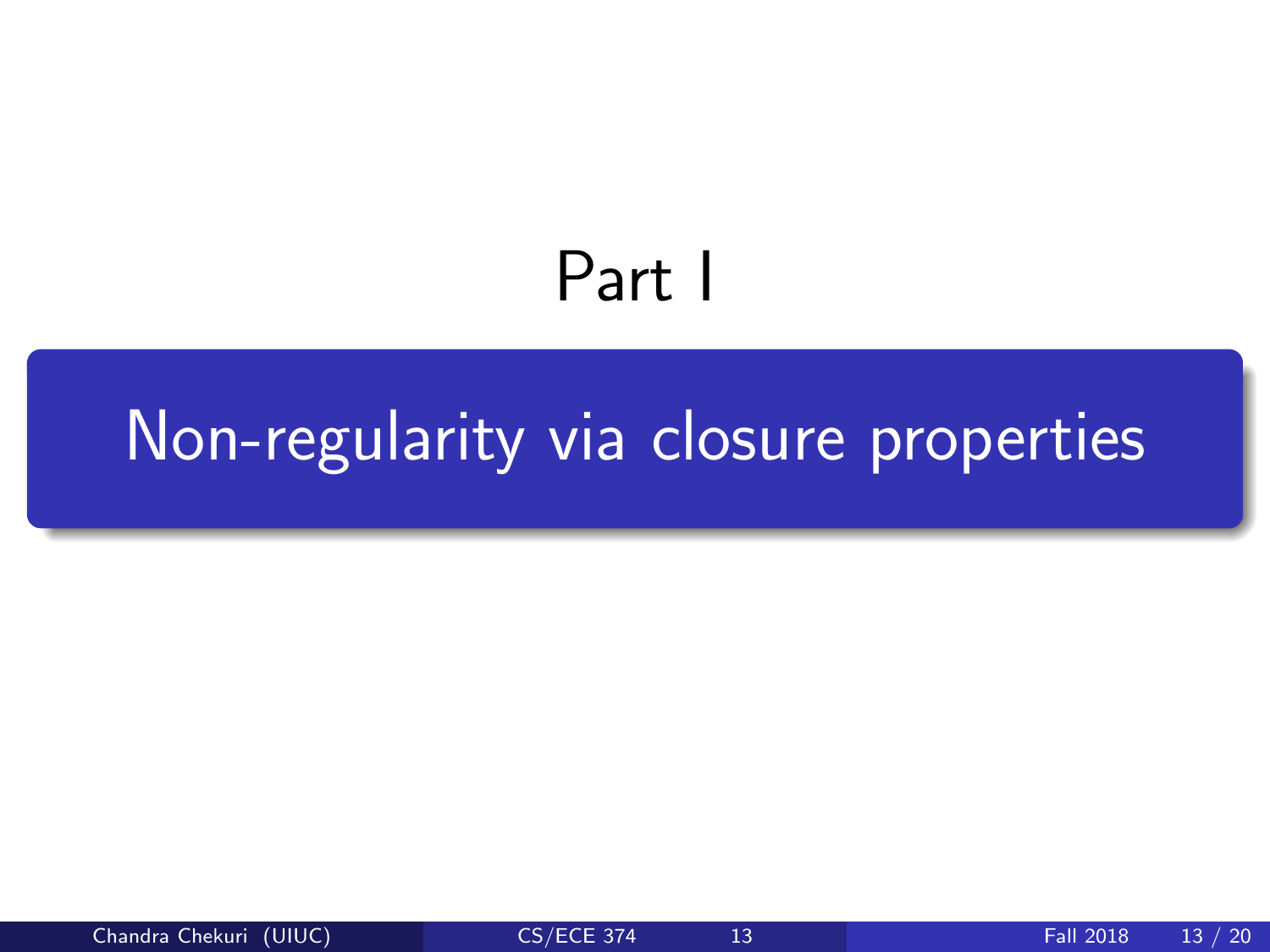- $L = \{$  bitstrings with equal number of 0s and 1s }
- $L' = \{0^k 1^k \mid k \geq 0\}$

Suppose we have already shown that  $L'$  is non-regular. Can we show that  $\bf{L}$  is non-regular without using the fooling set argument from scratch?

 $i' = L \cap \mathcal{O}^{\mathcal{X}} i^{\mathcal{X}}$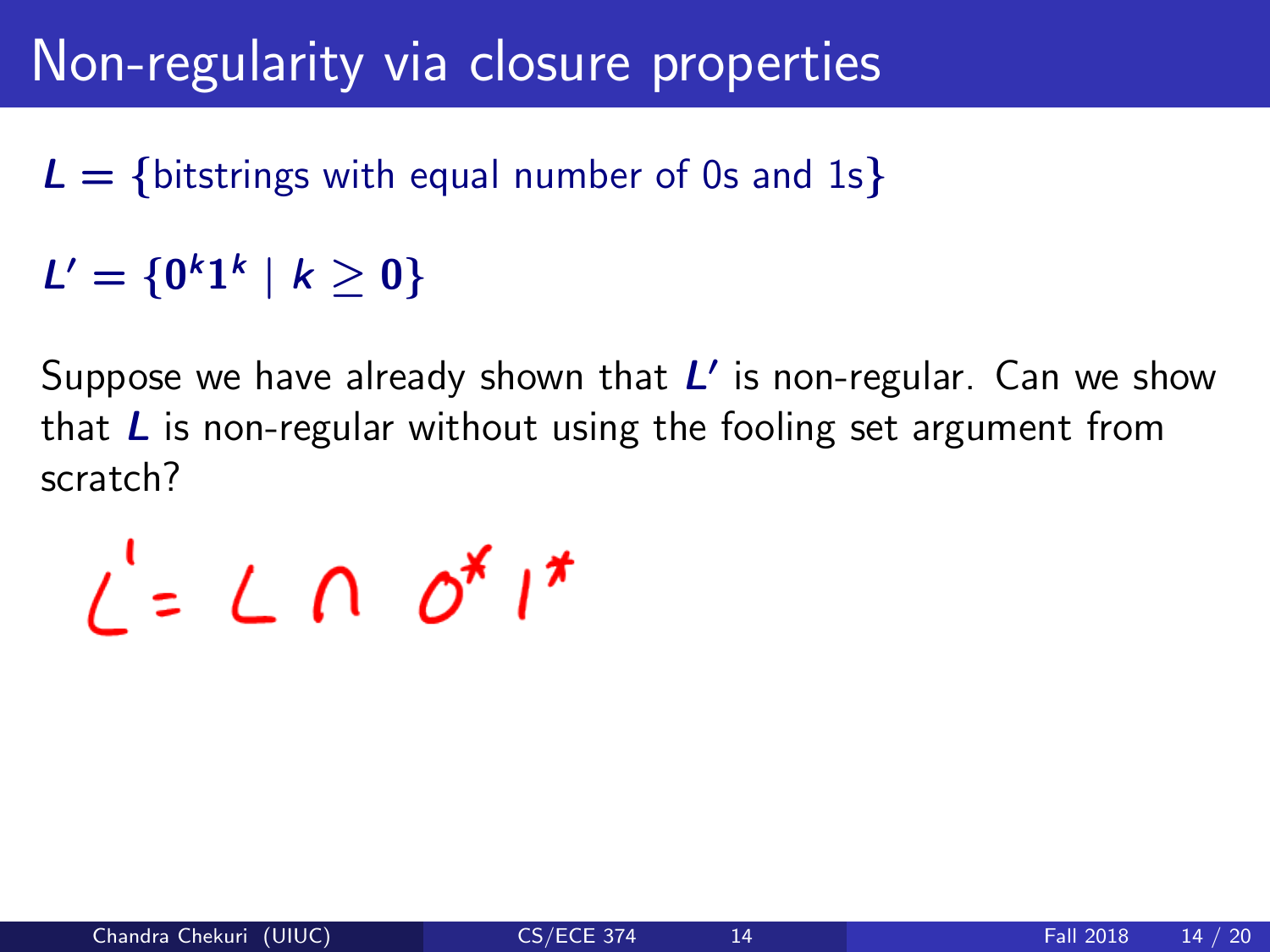- $L = \{$  bitstrings with equal number of 0s and 1s }
- $L' = \{0^k 1^k \mid k \geq 0\}$

Suppose we have already shown that  $L'$  is non-regular. Can we show that  $\bf{L}$  is non-regular without using the fooling set argument from scratch?

### $L' = L \cap L(0^*1^*)$

Claim: The above and the fact that  $L'$  is non-regular implies  $L$  is non-regular. Why?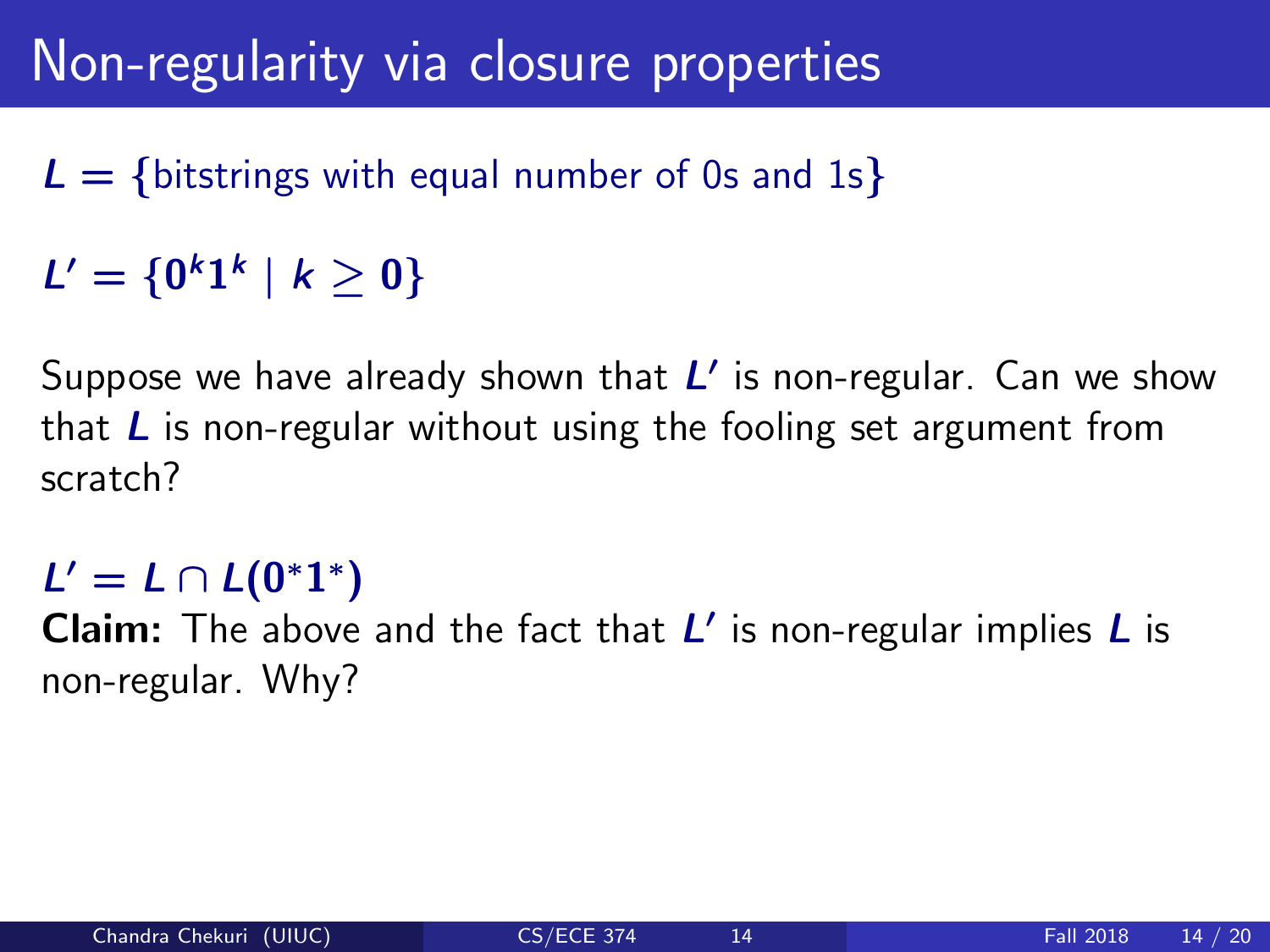- $L = \{$  bitstrings with equal number of 0s and 1s }
- $L' = \{0^k 1^k \mid k \geq 0\}$

Suppose we have already shown that  $L'$  is non-regular. Can we show that  $\bf{L}$  is non-regular without using the fooling set argument from scratch?

### $L' = L \cap L(0^*1^*)$

Claim: The above and the fact that  $L'$  is non-regular implies  $L$  is non-regular. Why?

Suppose L is regular. Then since  $L(0^*1^*)$  is regular, and regular languages are closed under intersection,  $L'$  also would be regular. But we know  $L'$  is not regular, a contradiction.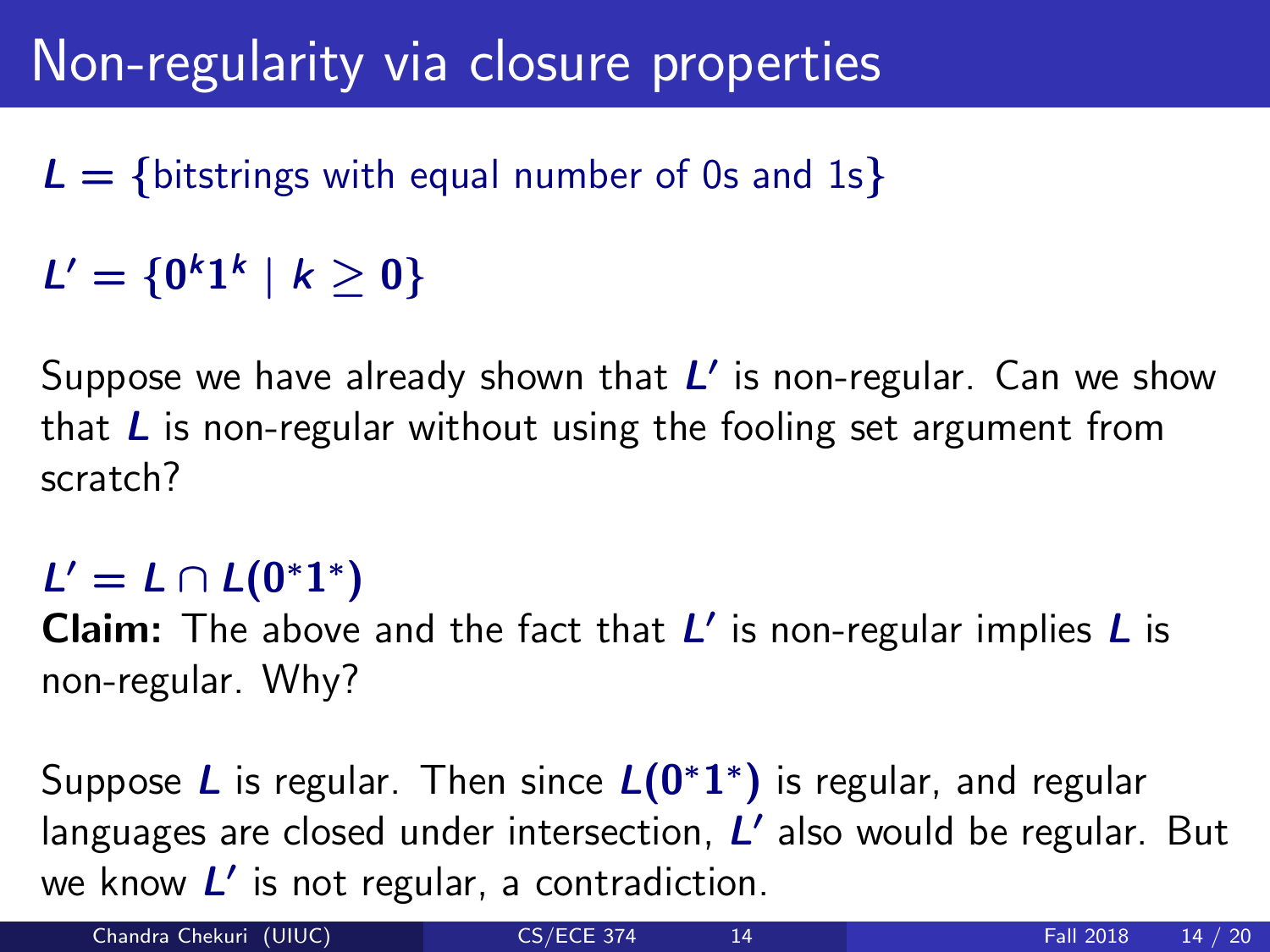General recipe:

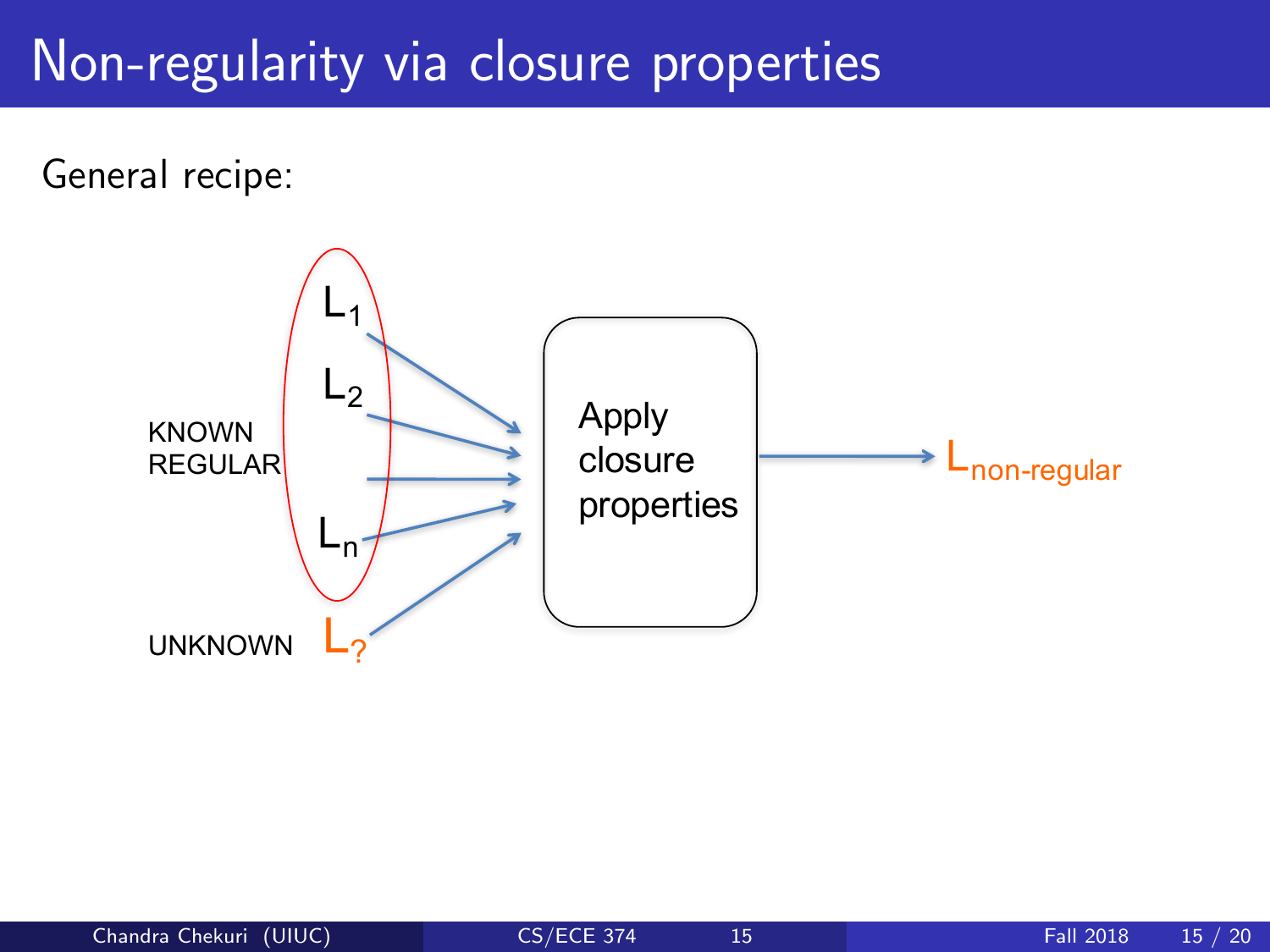### Proving non-regularity: Summary

- DFAs have fixed memory. Any language that requires memory that grows with input size is not regular. Not always easy to tell!
- Method of distinguishing suffixes. To prove that  *is non-regular* find an infinite fooling set.
- Closure properties. Use existing non-regular languages and regular languages to prove that some new language is non-regular.
- Pumping lemma. We did not cover it but it is sometimes an easier proof technique to apply, but not as general as the fooling set technique.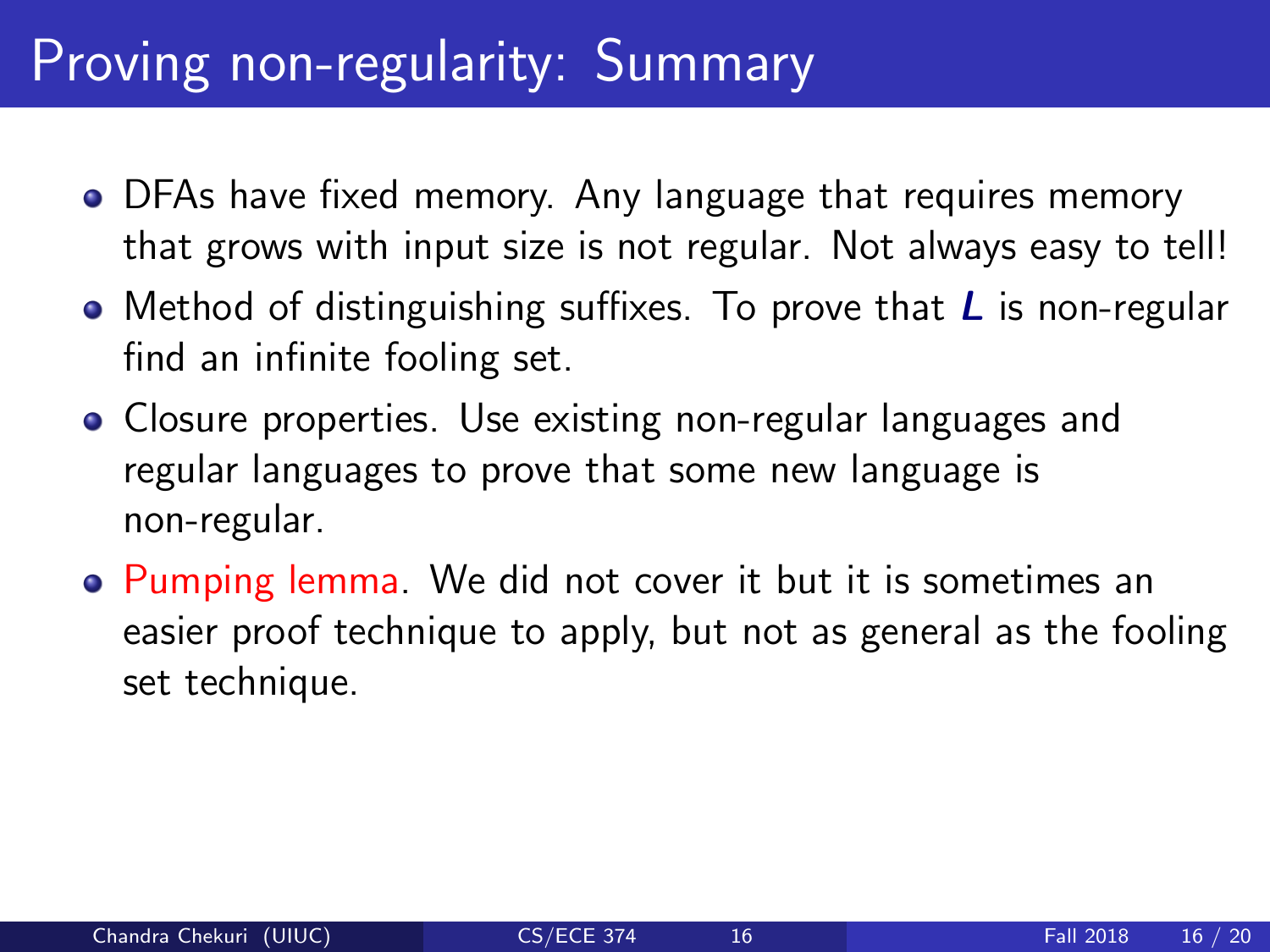<span id="page-47-0"></span>

# [Myhill-Nerode Theorem](#page-47-0)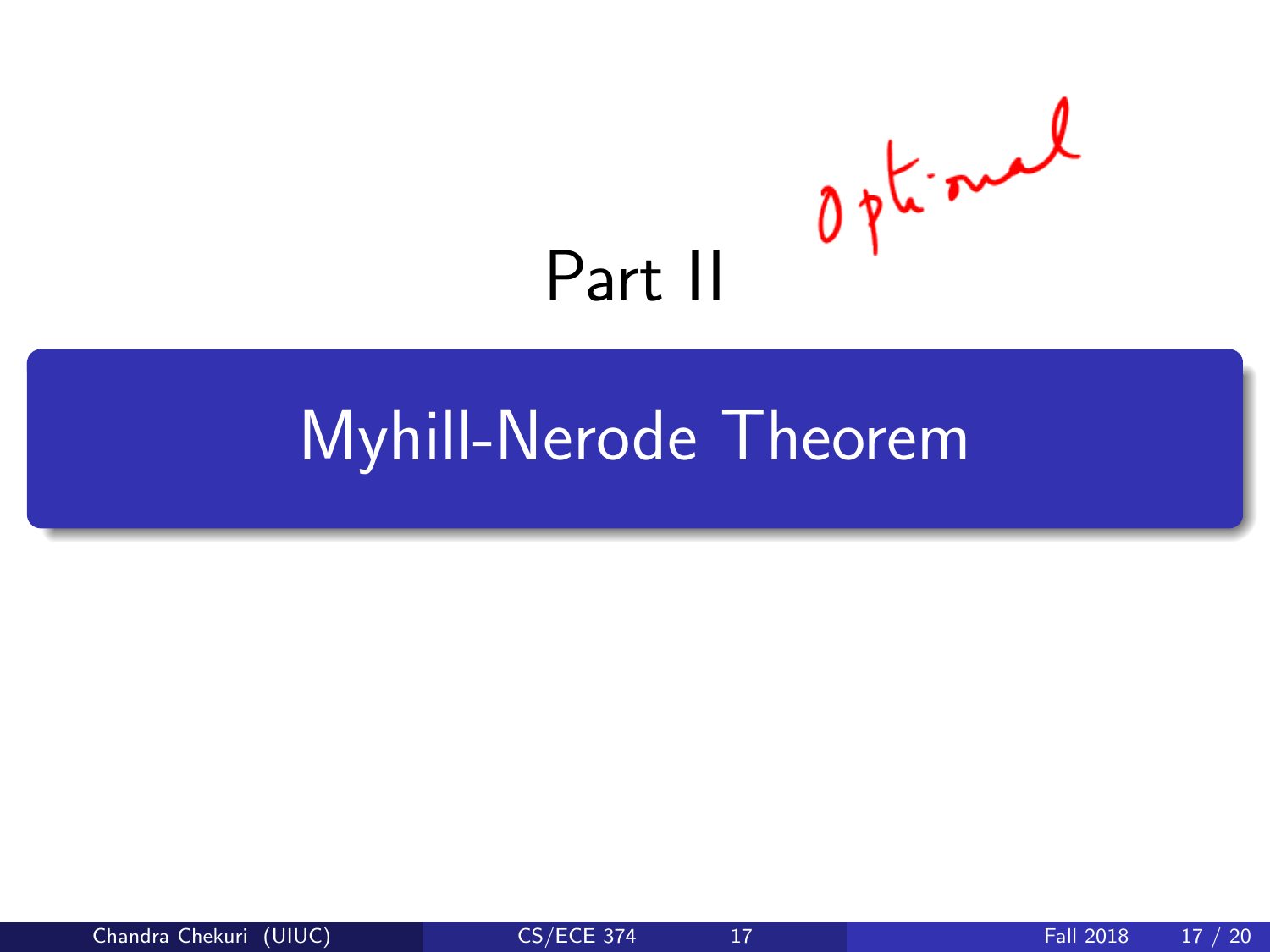Recall:

#### **Definition**

For a language L over  $\Sigma$  and two strings  $x, y \in \Sigma^*$  we say that x and y are distinguishable with respect to  $L$  if there is a string  $w \in \Sigma^*$  such that exactly one of xw, yw is in L. x, y are indistinguishable with respect to  $L$  if there is no such  $w$ .

Given language  $\boldsymbol{L}$  over  $\boldsymbol{\Sigma}$  define a relation  $\equiv_{\boldsymbol{L}}$  over strings in  $\boldsymbol{\Sigma}^*$  as follows:  $x \equiv_L y$  iff x and y are indistinguishable with respect to L.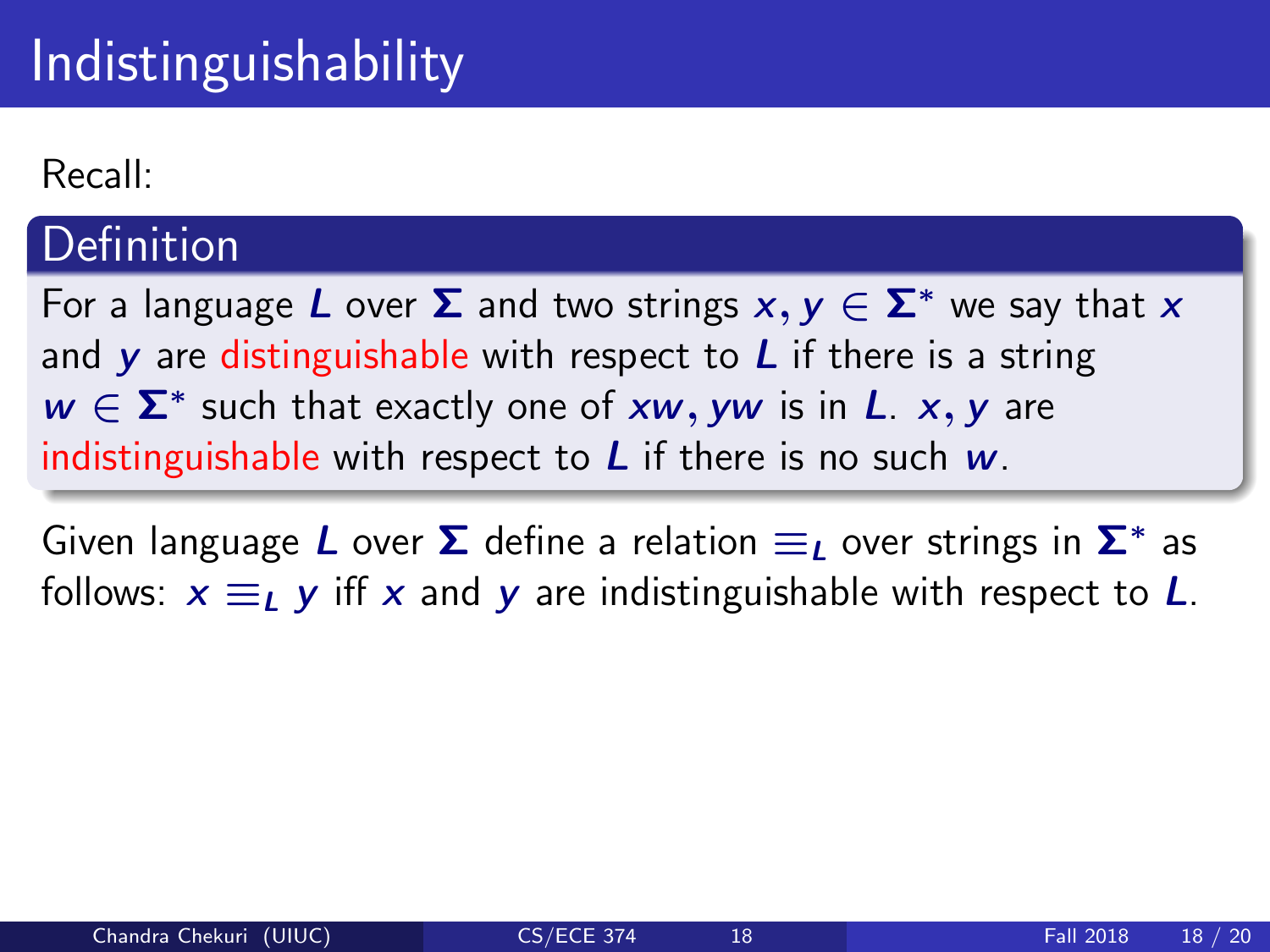Recall:

#### **Definition**

For a language L over  $\Sigma$  and two strings  $x, y \in \Sigma^*$  we say that x and y are distinguishable with respect to  $L$  if there is a string  $w \in \Sigma^*$  such that exactly one of xw, yw is in L. x, y are indistinguishable with respect to  $L$  if there is no such  $w$ .

Given language  $\boldsymbol{L}$  over  $\boldsymbol{\Sigma}$  define a relation  $\equiv_{\boldsymbol{L}}$  over strings in  $\boldsymbol{\Sigma}^*$  as follows:  $x \equiv_L y$  iff x and y are indistinguishable with respect to L.

#### Claim

 $\equiv_{\text{L}}$  is an equivalence relation over  $\mathbf{\Sigma}^*$ .

Therefore,  $\equiv_L$  partitions  $\boldsymbol{\Sigma}^*$  into a collection of equivalence classes  $X_1, X_2, \ldots$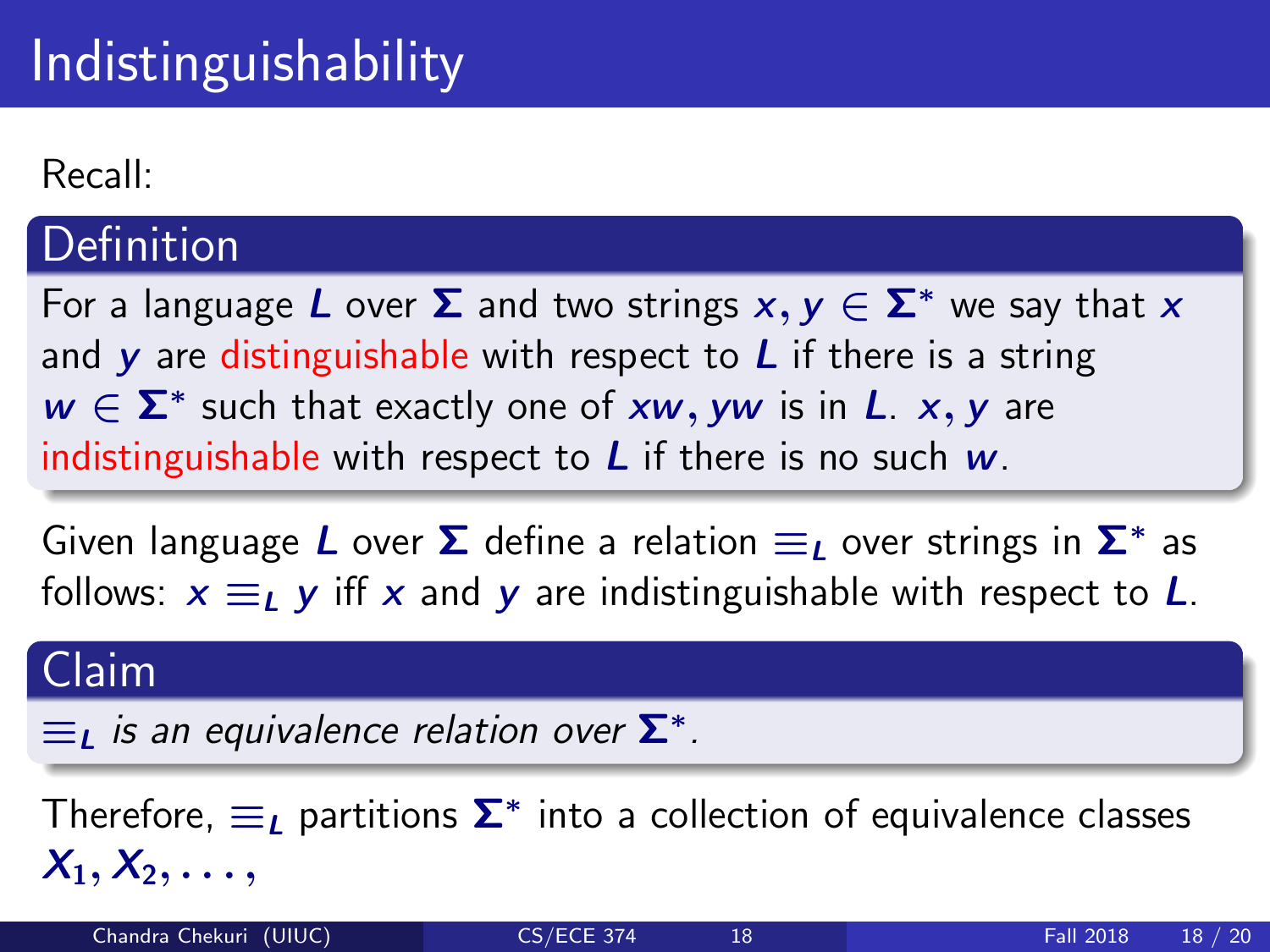#### Claim

 $\equiv_{\text{L}}$  is an equivalence relation over  $\mathbf{\Sigma}^*$ .

Therefore,  $\equiv_{\textit{L}}$  partitions  $\bm{\Sigma}^*$  into a collection of equivalence classes.

### Claim

Let  $x, y$  be two distinct strings. If  $x, y$  belong to the same equivalence class of  $\equiv_{\text{L}}$  then x, y are indistinguishable. Otherwise they are distinguishable.

#### **Corollary**

If  $\equiv$ <sub>L</sub> is finite with **n** equivalence classes then there is a fooling set **F** of size **n** for **L**. If  $\equiv$ <sub>L</sub> is infinite then there is an infinite fooling set for L.